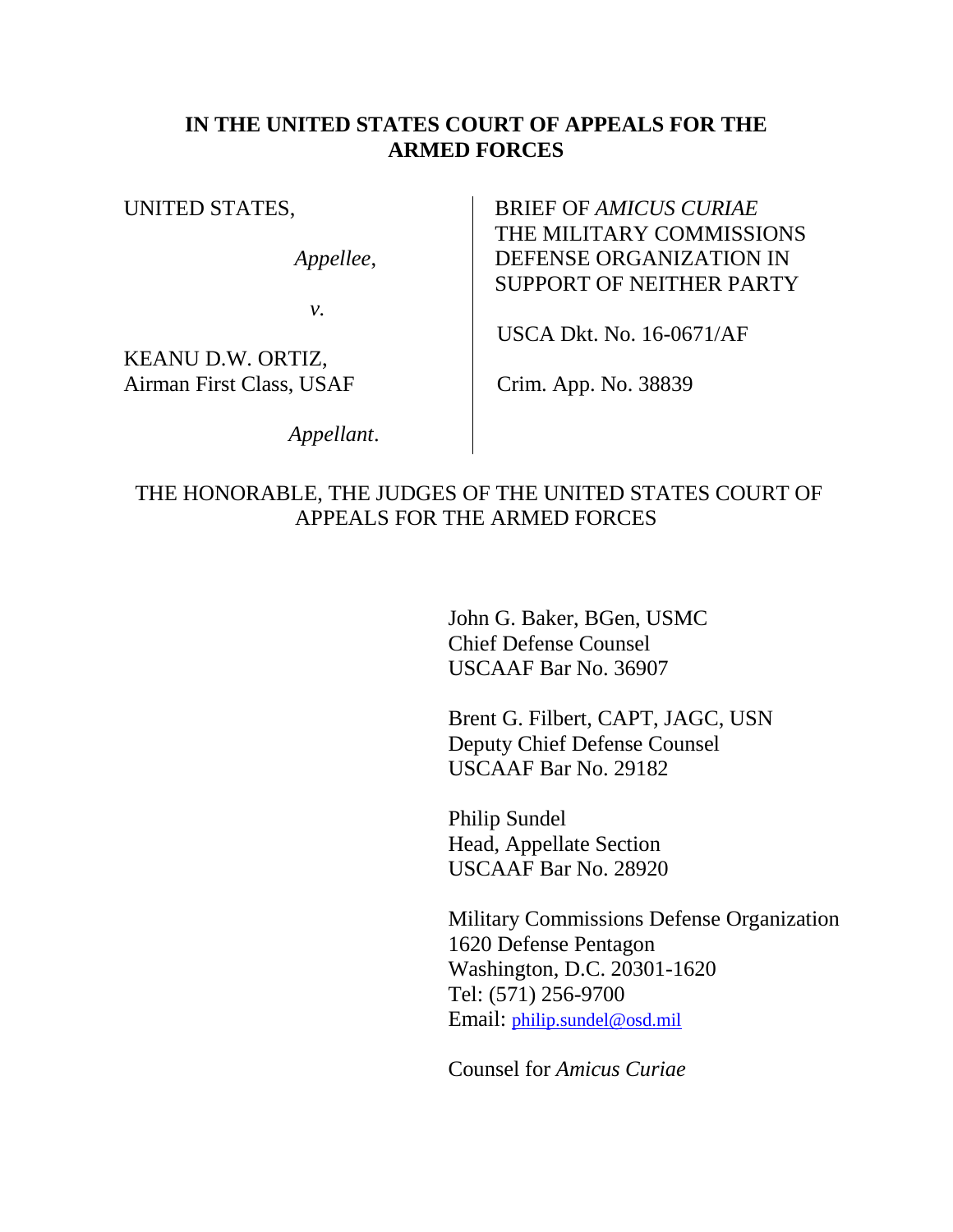## **INDEX OF BRIEF**

| TABLE OF CASES, STATUTES, AND OTHER AUTHORITIES  iii                                                                                                                                                                                  |     |
|---------------------------------------------------------------------------------------------------------------------------------------------------------------------------------------------------------------------------------------|-----|
|                                                                                                                                                                                                                                       |     |
|                                                                                                                                                                                                                                       |     |
|                                                                                                                                                                                                                                       |     |
|                                                                                                                                                                                                                                       |     |
|                                                                                                                                                                                                                                       |     |
| A. A judge appointed to the United States Court of Military Commission<br>Review pursuant to 10 U.S.C. § 950f(b)(3) is a principal officer 3                                                                                          |     |
|                                                                                                                                                                                                                                       |     |
| The reassignment and withdrawal provisions of 10 U.S.C. §<br>2.                                                                                                                                                                       |     |
| Applying the reassignment and withdrawal provisions of 10<br>3.<br>U.S.C. $§$ 949 $b(b)(4)$ to appointed judges would raise                                                                                                           |     |
| B. Appointment to the United States Court of Military Commission<br>Review is incompatible with continued assignment to the Air Force                                                                                                 |     |
| 1. Section 973(b) of Title 10 bars military officers from holding an                                                                                                                                                                  |     |
| 2. A person cannot simultaneously fulfill the functions of appointed                                                                                                                                                                  |     |
| 3. Service by a military officer as an appointed judge on USCMCR                                                                                                                                                                      | .22 |
| C. A military officer's appointment to the USCMCR under 10 U.S.C. §<br>$950f(b)(3)$ either (1) automatically vacates any prior office and strips<br>them of their commission or $(2)$ is <i>ab initio</i> void, leaving them at their | 25  |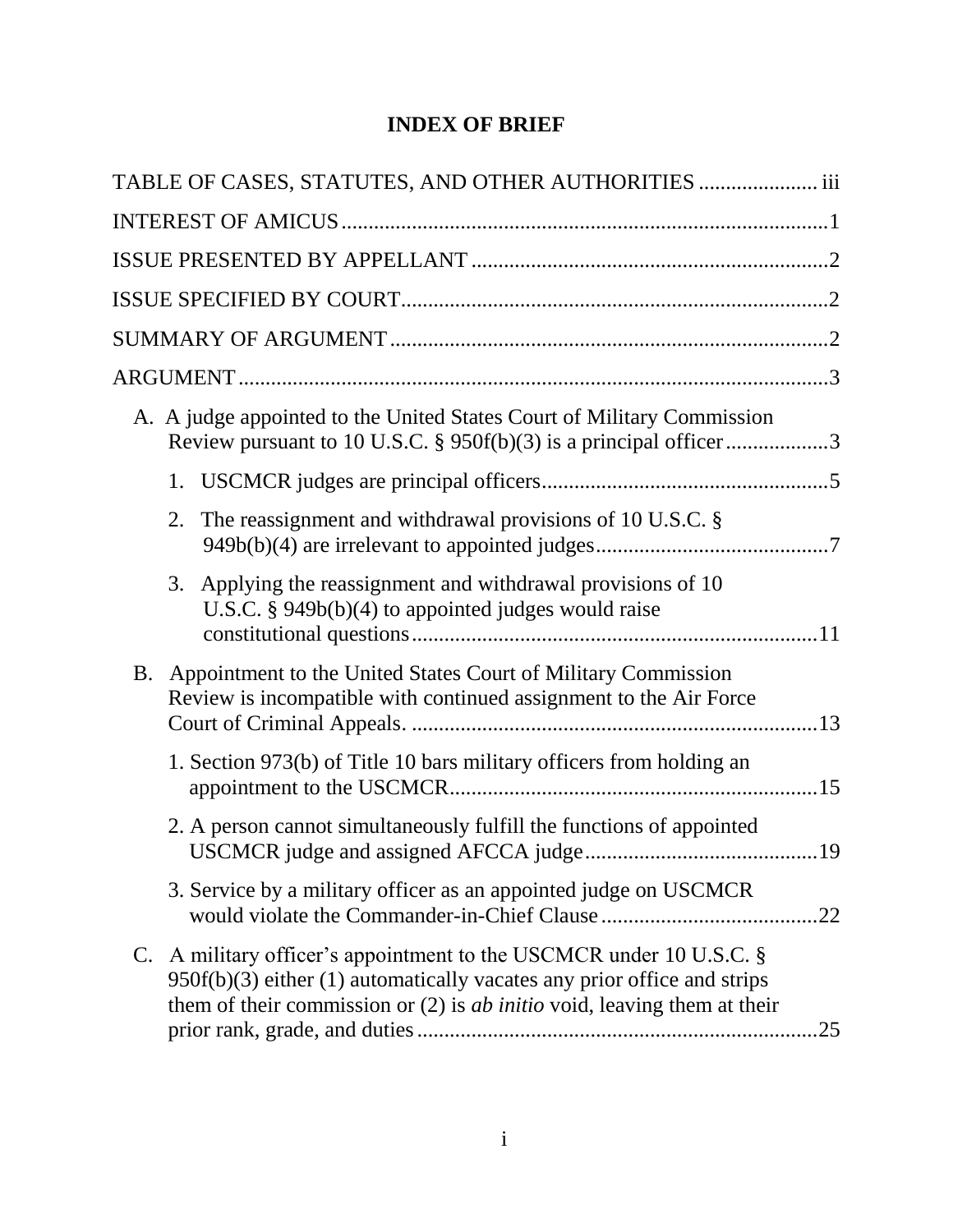| 1. A military officer's appointment to the USCMCR automatically     |  |
|---------------------------------------------------------------------|--|
| 2. Alternatively, a military officer's appointment to the USCMCR is |  |
|                                                                     |  |
|                                                                     |  |
|                                                                     |  |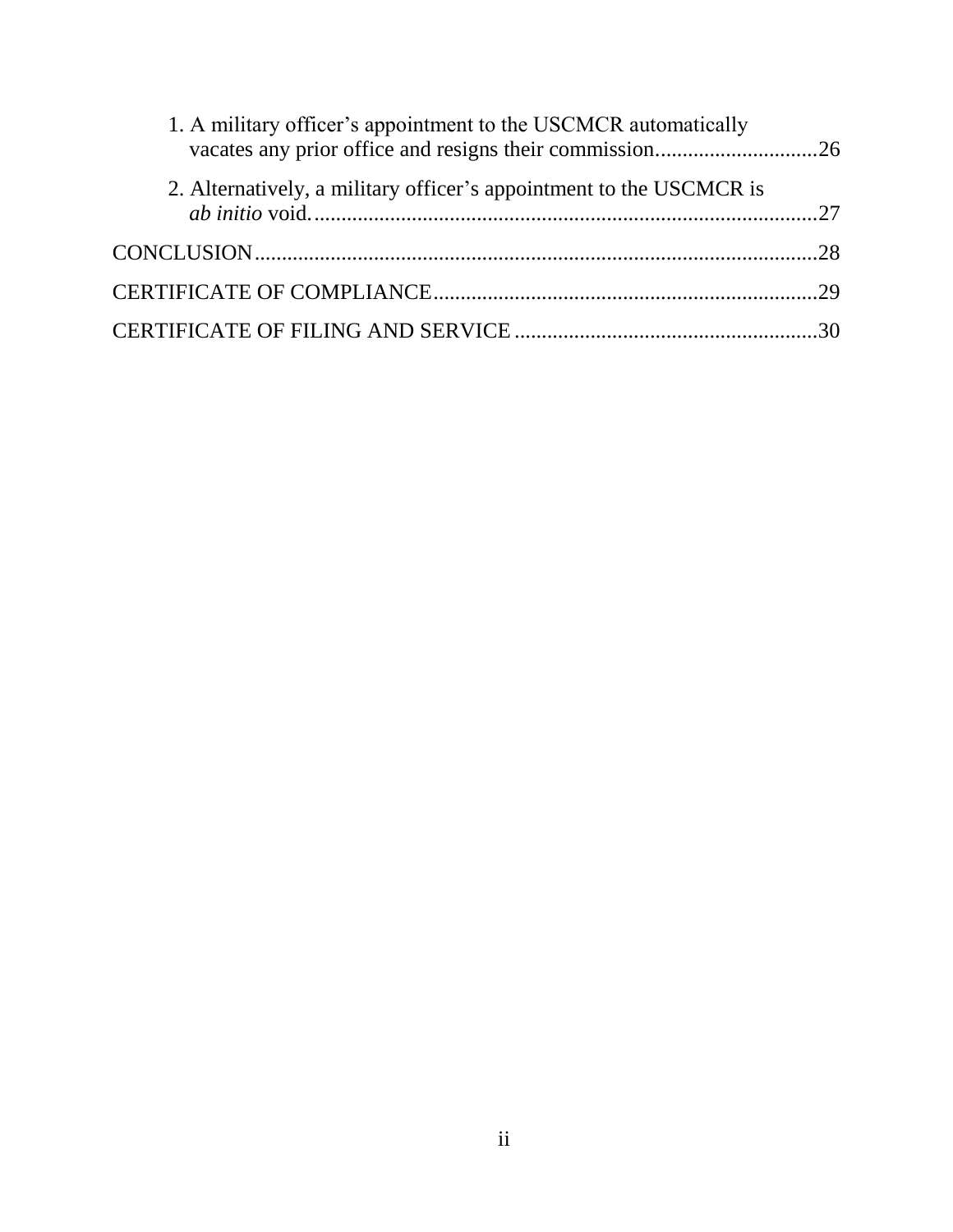# **Table of Cases, Statutes, and Other Authorities**

# **Cases**

| El-Shifa Pharm. Indus. Co. v. United States, 607 F.3d 836 (D.C. Cir. 2010)23   |  |
|--------------------------------------------------------------------------------|--|
|                                                                                |  |
|                                                                                |  |
|                                                                                |  |
|                                                                                |  |
|                                                                                |  |
|                                                                                |  |
| Intercollegiate Broadcasting System, Inc. v. Copyright Royalty Board, 684 F.3d |  |
|                                                                                |  |
|                                                                                |  |
|                                                                                |  |
|                                                                                |  |
|                                                                                |  |
|                                                                                |  |
|                                                                                |  |
|                                                                                |  |
| Soundexchange, Inc. v. Librarian of Congress, 571 F.3d 1220 (D.C. Cir. 2009)4  |  |
|                                                                                |  |
|                                                                                |  |
| United States v. Al-Nashiri, Case No. 14-001, Motion to Lift the Stay,         |  |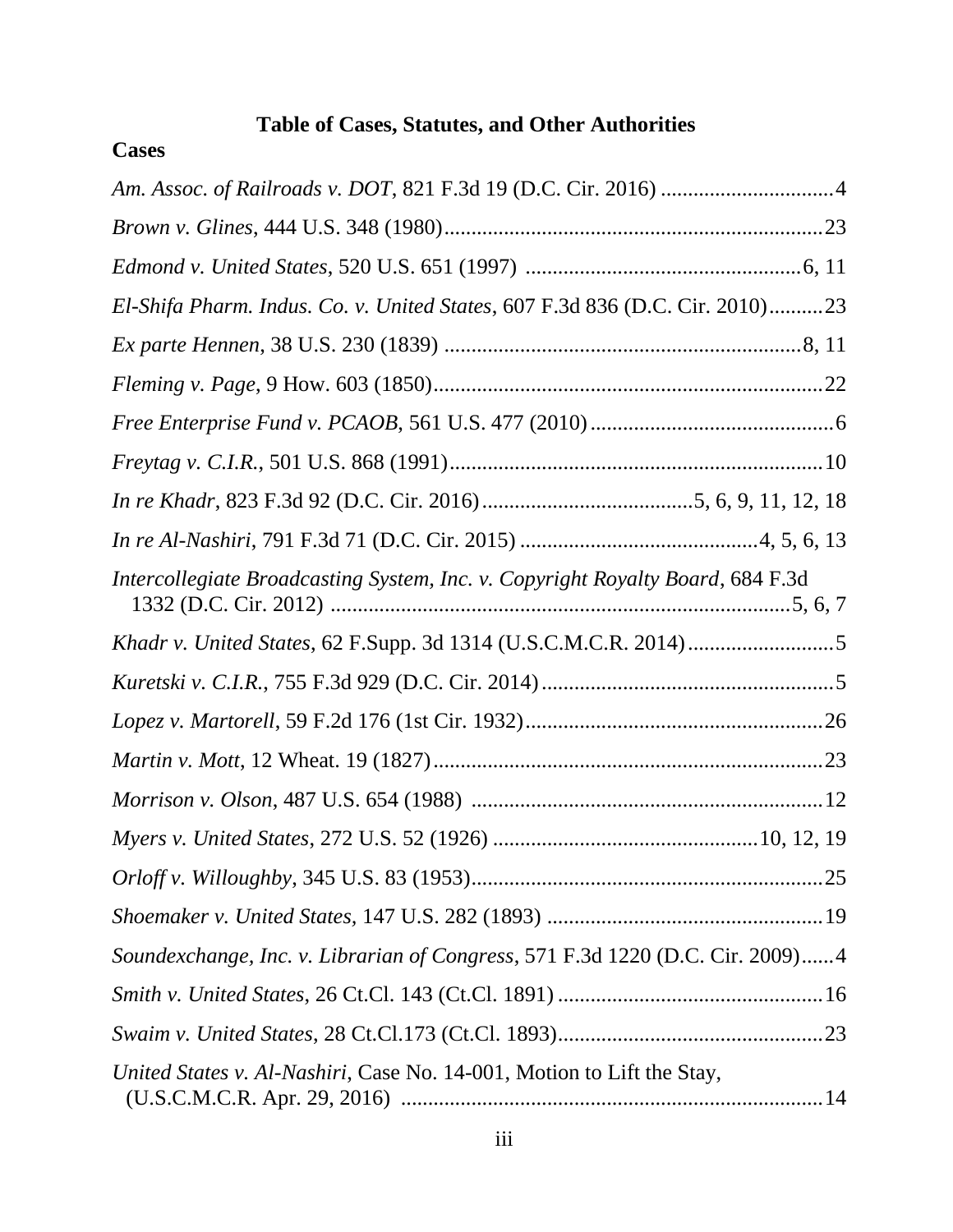| United States v. Al-Nashiri, Case No. 14-001, Order, (U.S.C.M.C.R. May 18,    |  |
|-------------------------------------------------------------------------------|--|
|                                                                               |  |
|                                                                               |  |
|                                                                               |  |
| United States v. Dalmazzi, 2016 WL 7324308 (C.A.A.F. Dec. 15, 2016) 3, 11     |  |
|                                                                               |  |
|                                                                               |  |
| United States v. Khadr, Case No. 13-005, Opinion and Order (U.S.C.M.C.R. Nov. |  |
|                                                                               |  |
|                                                                               |  |
|                                                                               |  |
|                                                                               |  |
|                                                                               |  |
|                                                                               |  |
| <b>Statutes</b>                                                               |  |
|                                                                               |  |
|                                                                               |  |
|                                                                               |  |
|                                                                               |  |
|                                                                               |  |
|                                                                               |  |
|                                                                               |  |
|                                                                               |  |
|                                                                               |  |
|                                                                               |  |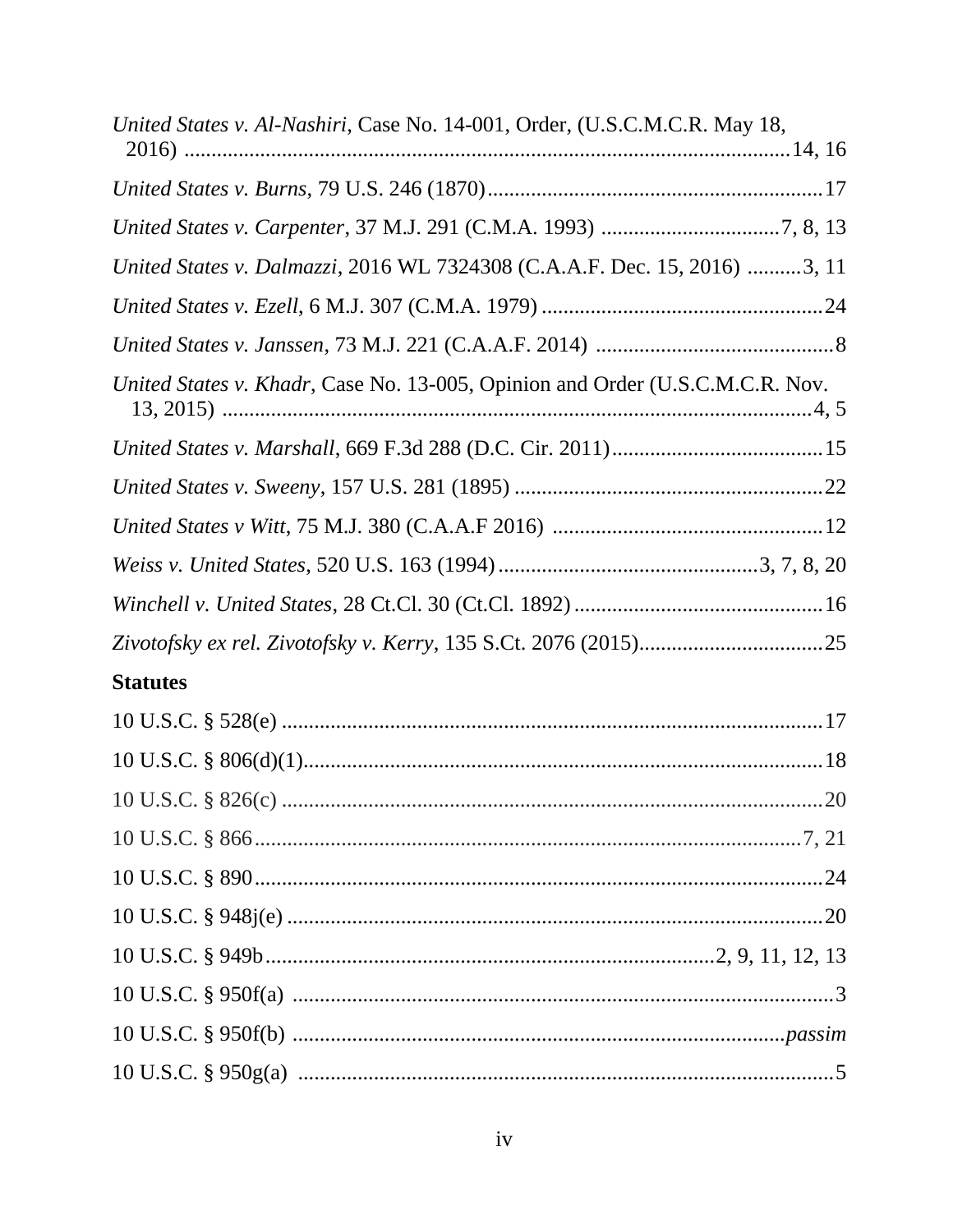| <b>U.S. Constitution</b>                                                                                                                                          |
|-------------------------------------------------------------------------------------------------------------------------------------------------------------------|
|                                                                                                                                                                   |
|                                                                                                                                                                   |
| <b>Legislative Materials</b>                                                                                                                                      |
| Department of Defense Authorization Act of 1984, 97 Stat 655, § 1002 (1983)18                                                                                     |
| National Defense Authorization Act of 2012, 125 Stat. 1572, Pub. Law 112–81 §                                                                                     |
|                                                                                                                                                                   |
|                                                                                                                                                                   |
| <b>Regulations &amp; Manuals</b>                                                                                                                                  |
| Department of Defense Directive 1344.10, §§ 4.2., 4.6.4. (2008)  27-28                                                                                            |
|                                                                                                                                                                   |
|                                                                                                                                                                   |
| Regulation for Trial by Military Commission, Chapter 25-2 (2011 ed.)  13, 20, 21                                                                                  |
| <b>Attorney General Opinions</b>                                                                                                                                  |
| Acceptance of Office in National Guard of a State by Officer on Active List of the<br>Regular Army, 29 U.S. Op. Att'y. Gen. 298 (1912); 1912 U.S. AG LEXIS 63  16 |
| Acting Secretary of War, 14 U.S. Op. Att'y. Gen. 200 (1873); 1873 U.S. AG                                                                                         |
| Appointment to Civil Office, 17. Op. Att'y. Gen. 522; 1883 U.S. AG LEXIS 4110                                                                                     |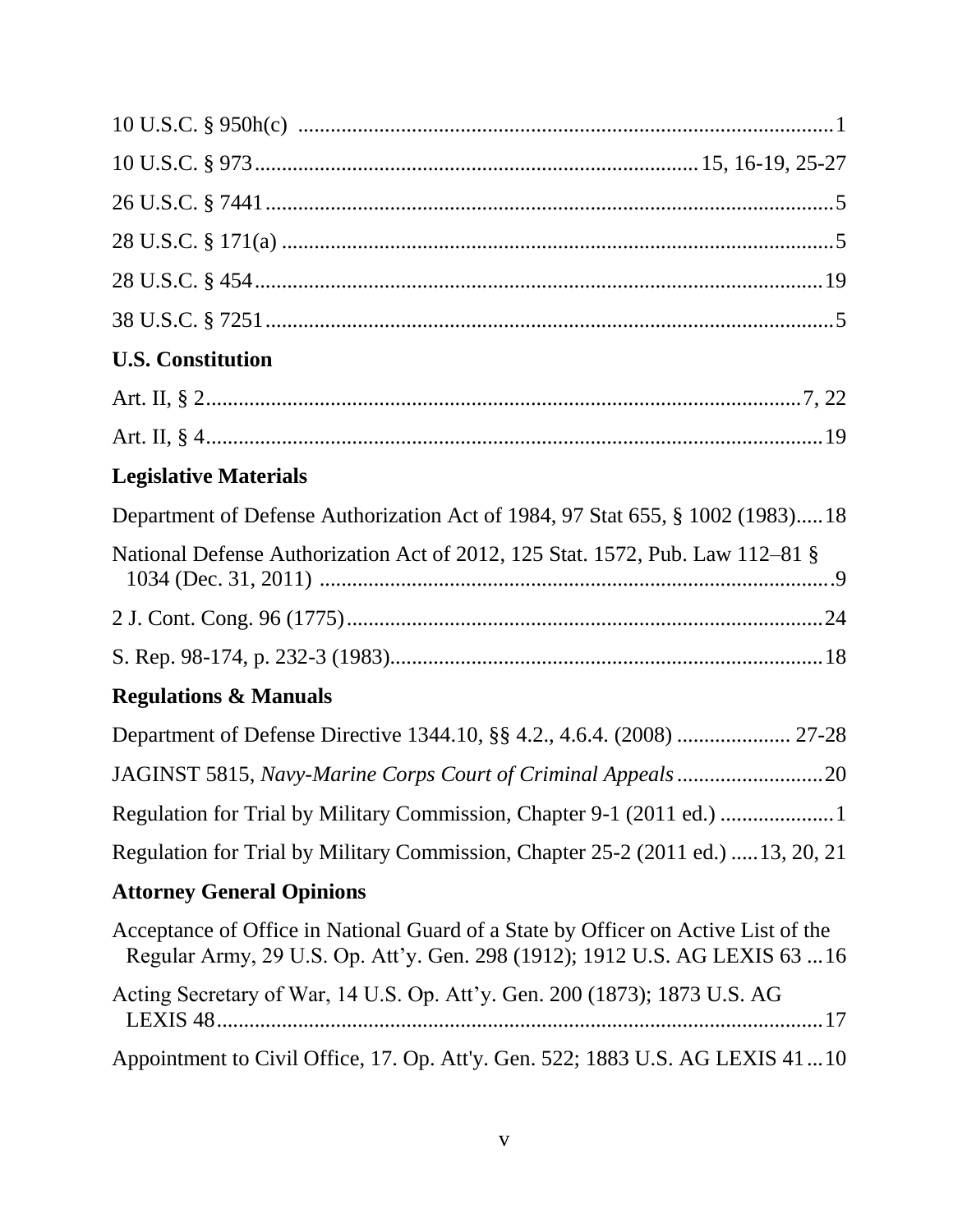| Detail of Staff Officers of Marine Corps to Duty Outside of Washington, 30 U.S.                                                                         |
|---------------------------------------------------------------------------------------------------------------------------------------------------------|
| Disbursements by Quartermasters to Militia, 2 U.S. Op. Att'y. Gen. 711 (1835);                                                                          |
| Memorandum for the General Counsel, General Services Administration, from<br>John M. Harmon, Assistant Attorney General, Office of Legal Counsel, 3 Op. |
| Memorial of Captain Meigs, 9 U.S. Op. Att'y. Gen. 462 (1860); 1860 U.S. AG                                                                              |
| Rank, Title and Compensation of Officers Serving as Chiefs of Certain Bureaus of                                                                        |
| Relation of the President to the Executive Departments, 7 U.S. Op. Att'y. Gen. 453                                                                      |
| <b>Scholarly Articles</b>                                                                                                                               |
| David Barron & Martin Lederman, The Commander-in-Chief at Its Lowest Ebb: A                                                                             |
| Dwan V. Kerig, Compatibility of Military and Other Public Employment, 1 Mil. L.                                                                         |
| John H. Stassen, The Civil Office Prohibition (10 U.S.C. $\S$ 973(b): Applicability to                                                                  |
|                                                                                                                                                         |
| <b>Other Authorities</b>                                                                                                                                |
| Army Officer Accepting Temporary Civilian Employment, 25 Comp. Gen. 377                                                                                 |
|                                                                                                                                                         |
| DoD SOCO, Advisory Number 02-21, What Constitutes Holding a "Civil Office"                                                                              |
| Public Health Service Officers – Extent of Assimilation with Army Officers, 20                                                                          |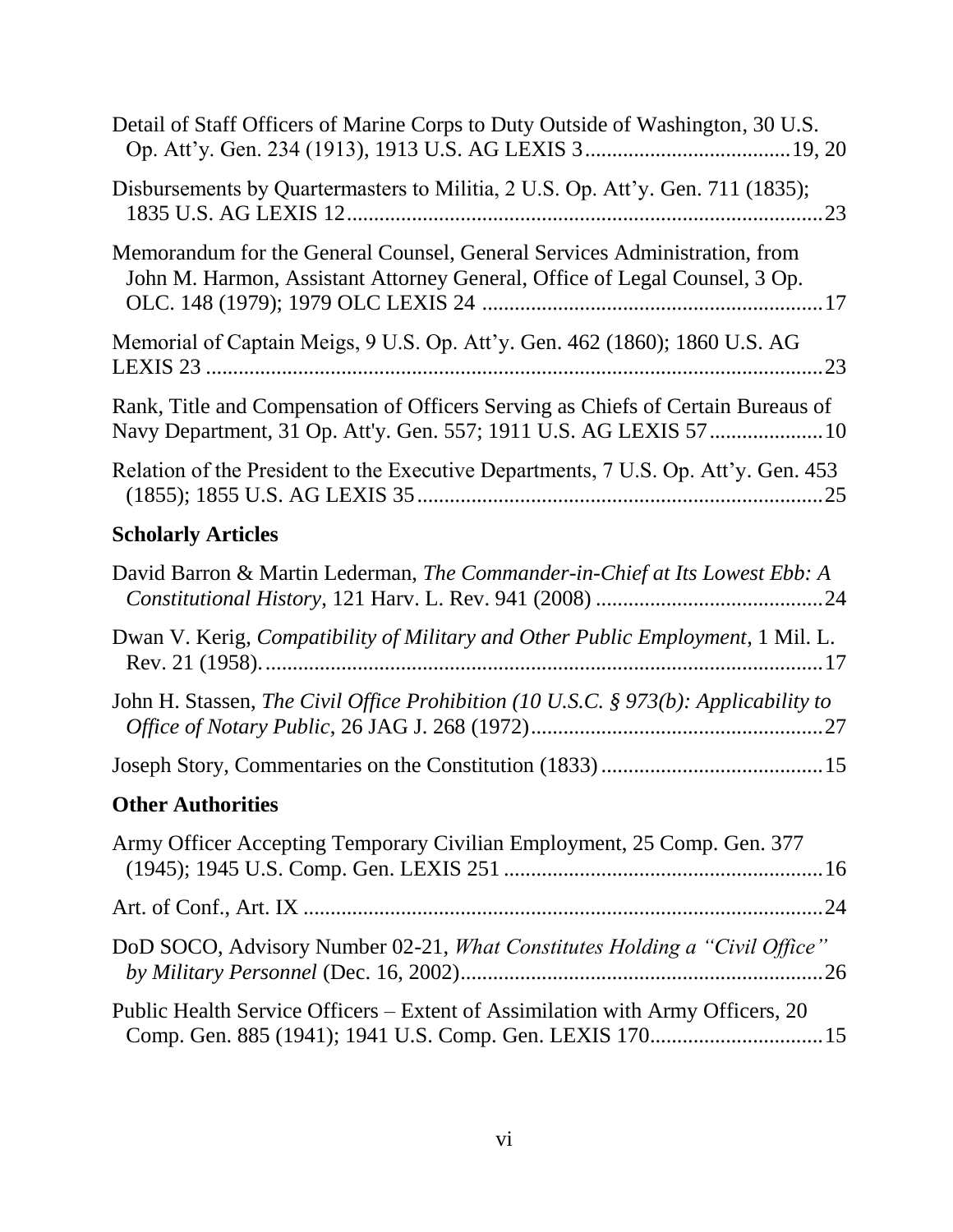#### **INTEREST OF AMICUS**

The Military Commissions Defense Organization ("MCDO") is the agency within the Department of Defense established to provide and facilitate legal representation to individuals charged under the Military Commissions Act of 2009. Regulation for Trial by Military Commissions ("RTMC"), Chapter 9-1 (Appendix ("Ap.") 1). In addition to military commission proceedings, the MCDO is charged with providing the accused with representation "before the United States Court of Military Commission Review, the United States Court of Appeals for the District of Columbia Circuit, and the Supreme Court." 10 U.S.C. § 950h(c), and, to that end, includes a separate Appellate Section within its organization. RTMC 9-  $1(a)(17)$  (Ap. 1).

The MCDO's mission is ensuring that military commissions accused receive a fair hearing at every stage of the process, and thus has a strong interest in the constitutional validity and regularity of the United States Court of Military Commission Review. This case presents questions that go directly to the legality of that court as currently constituted. Further, because MCDO defense counsel are likely to continue to raise similar challenges, regardless of its outcome, this Court's decision will have a direct effect on all military commissions going forward. The MCDO requests the opportunity to be heard. The MCDO's brief brings to the attention of this Court relevant matters that have arisen in other forums, including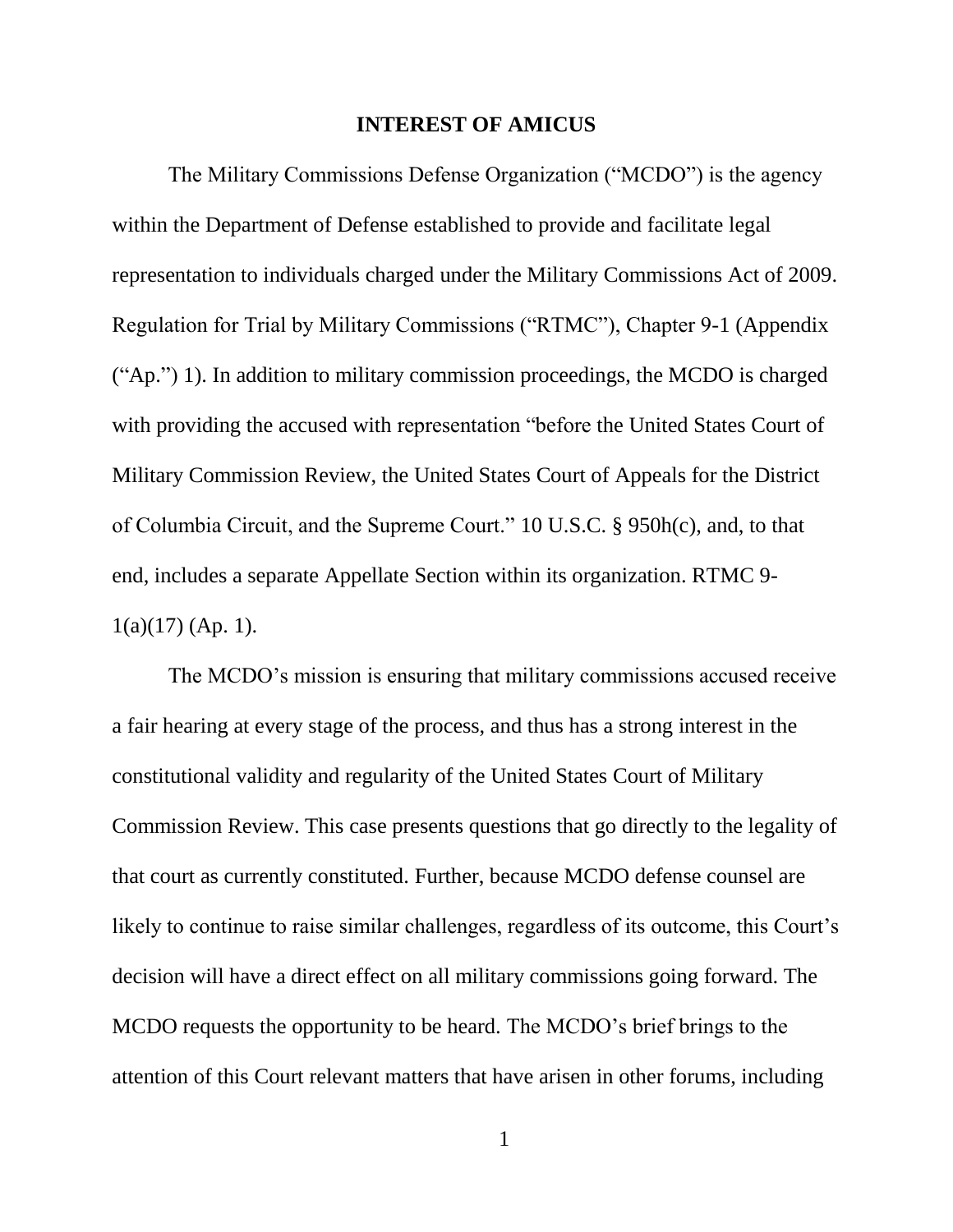in the U.S. Court of Appeals for the District of Columbia Circuit and the

USCMCR, that its Appellate Section counsel have addressed on multiple previous

occasions.

### **ISSUE PRESENTED BY APPELLANT**

WHETHER JUDGE MARTIN T. MITCHELL'S SERVICE ON BOTH THE AIR FORCE COURT OF CRIMINAL APPEALS AND THE UNITED STATES COURT OF MILITARY COMMISSION REVIEW VIOLATES THE APPOINTMENTS CLAUSE GIVEN HIS STATUS AS A PRINCIPAL OFFICER ON THE UNITED STATES COURT OF MILITARY COMMISSION REVIEW.

## **ISSUE SPECIFIED BY COURT**

WHETHER JUDGE MARTIN T. MITCHELL WAS IN FACT A PRINCIPAL OFFICER FOLLOWING HIS APPOINTMENT BY THE PRESIDENT TO THE UNITED STATES COURT OF MILITARY COMMISSION REVIEW IN LIGHT OF THE PROVISIONS OF 10 U.S.C. § 949b(4)(C) AND (D), AUTHORIZING REASSIGNMENT OR WITHDRAWAL OF APPELLATE MILITARY JUDGES SO APPOINTED BY THE SECRETARY OF DEFENSE OR HIS DESIGNEE.

## **SUMMARY OF ARGUMENT**

Addressing the Specified Issue first, all judges appointed to the USCMCR

pursuant to 10 U.S.C. § 950f(b)(3) are principal officers. The provisions of 10

U.S.C. § 949b(b)(4) have no effect on the status of an appointed judge.

With respect to the issue presented by Appellant, service as an appointed

judge on the USCMCR is incompatible with service as an assigned judge on a

Court of Criminal Appeals ("CCA").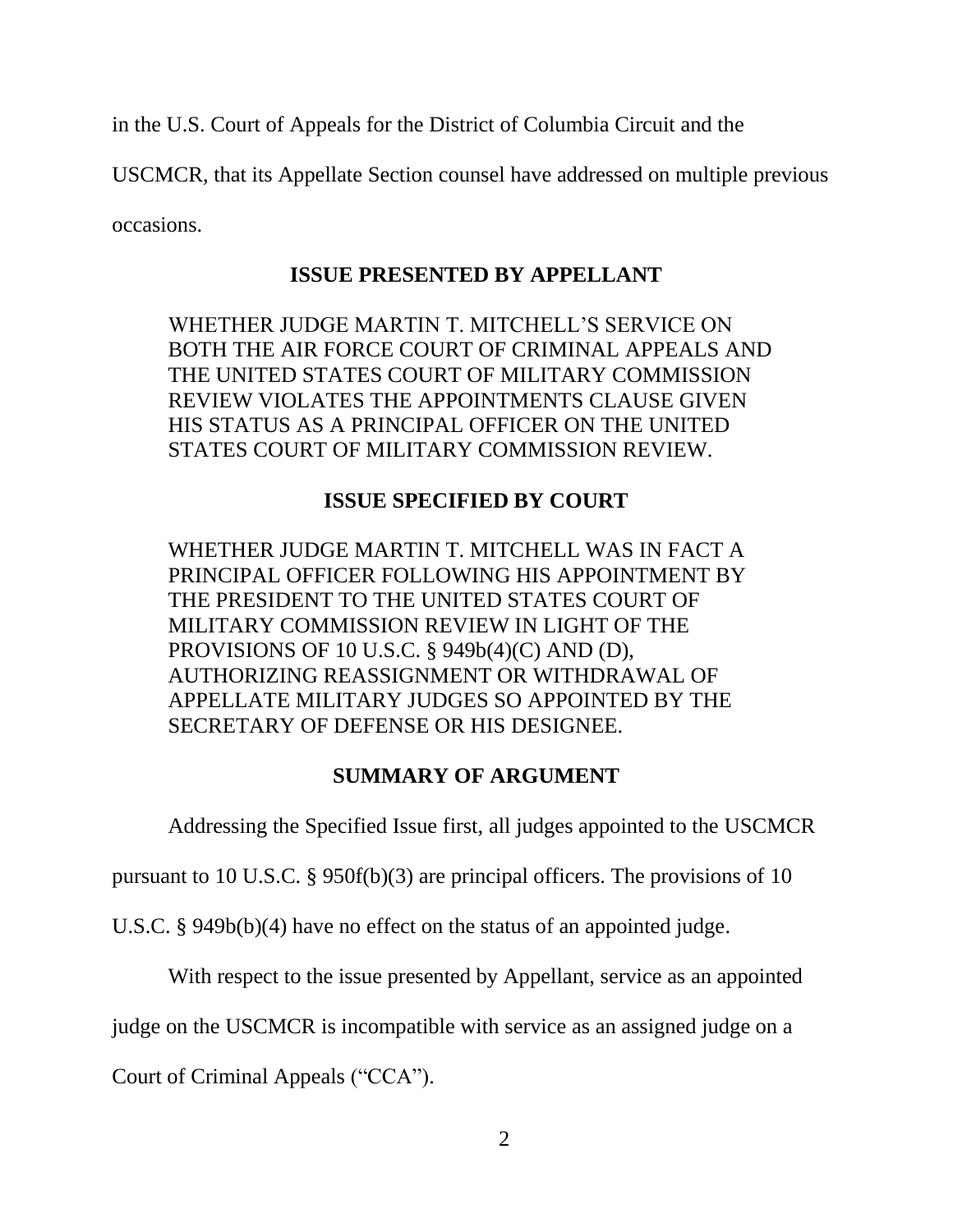#### **ARGUMENT**

### **A. A judge appointed to the United States Court of Military Commission Review pursuant to 10 U.S.C. § 950f(b)(3) is a principal officer.**

The Military Commissions Act of 2009 ("2009 Act") established a new court of record for military commissions, the United States Court of Military Commission Review ("USCMCR"). 10 U.S.C. § 950f(a). Congress provided two mechanisms for placing judges on this court. First, the Secretary of Defense "may assign persons who are appellate military judges." 10 U.S.C. § 950f(b)(2). Alternatively, the "President may appoint, by and with the advice and consent of the Senate, additional judges." 10 U.S.C. § 950f(b)(3).

As this Court recently explained, the § 950f(b)(3) appointment mechanism was first used to place military judges on the USCMCR in 2016. *United States v. Dalmazzi*, 2016 WL 7324308, at \*2-3 (C.A.A.F. Dec. 15, 2016). This was done apparently in response to the D.C. Circuit's expression of concern over the constitutionality of assigned military officers serving on the court. *Id.*

It is unlikely that Congress intended the appointment mechanism to be used to place a military judge on the USCMCR. First, there are few military offices that require a separate appointment and they are unlike this one. *See Weiss v. United States*, 510 U.S. 163, 171 (1994) (collecting military offices requiring separate appointment). Being mostly positions of significant command responsibility, only

3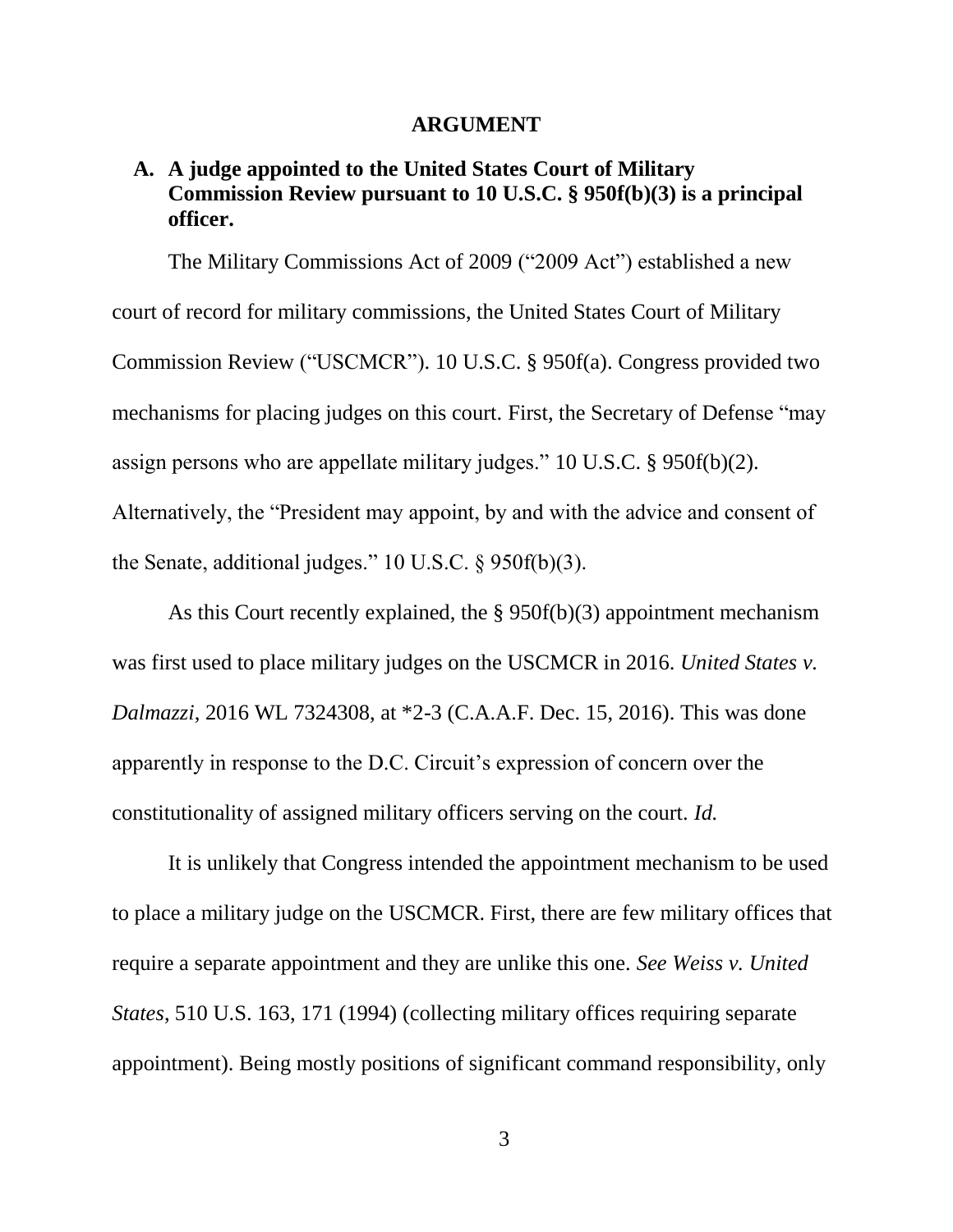a handful are legal positions and none is a judicial position. *Id*. Second, there appears to be no other instance of Congress providing such disparate mechanisms for placing the same group of eligible persons into an office. Third, there is no evidence that Congress intended there to be two classes of military judge on the USCMCR, one assigned the other appointed. Fourth, there would be little reason for Congress to require that assigned military officers be "appellate military judges" but place no qualifications on appointed judges. Finally, there was no need for an alternate mechanism until after the D.C. Circuit expressed concern with the constitutionality of assigning military judges to the USCMCR. *See In re Al-Nashiri*, 791 F.3d 71 (D.C. Cir. 2015).

Despite not being intended for the purpose there is nothing that precludes use of the appointment mechanism to place military officers on the USCMCR. But neither is there anything that distinguishes an appointed military officer from any other appointed judge once on the court. *See United States v. Khadr*, Case No. 13- 005, Opinion and Order, at \*5 (U.S.C.M.C.R. Nov. 13, 2015) (Ap. 11) (*citing Khadr v. United States*, 62 F.Supp. 3d 1314, 1319-20) (U.S.C.M.C.R. 2014)) ("Our authority to act as judges comes from our appointment, as principal officers, to the Court by the President with the advice and consent of the Senate pursuant to 10 U.S.C. § 950f(b)(3). The Secretary has no control over our judicial duties or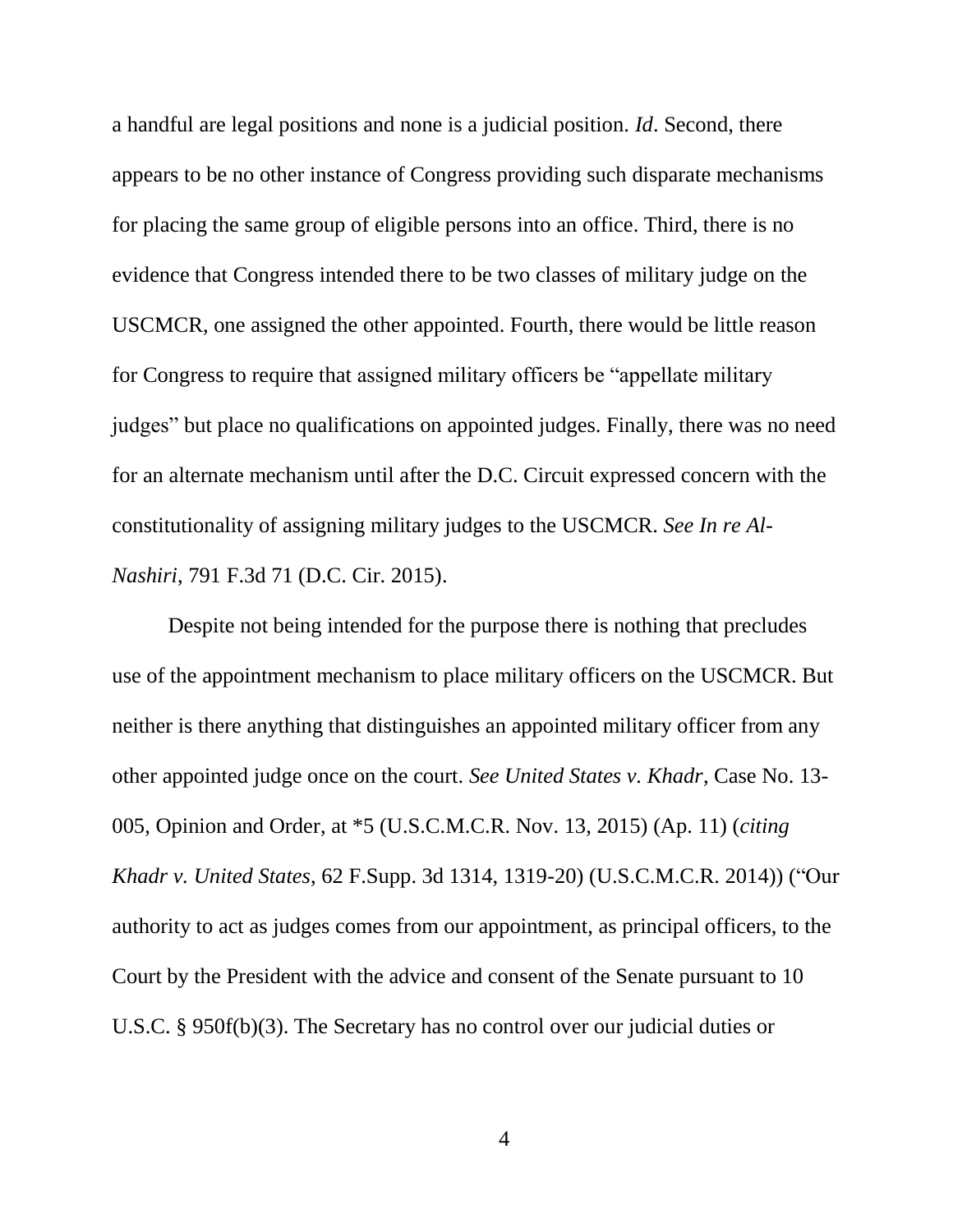conduct. He may not review our decisions, nor may he discharge us at his discretion.").

#### **1. USCMCR judges are principal officers.**

l

The judges appointed to the USCMCR pursuant to 10 U.S.C. § 950f(b)(3) are principal officers bearing all of the hallmarks of principal officer status under the Appointments Clause. *Intercollegiate Broadcasting System, Inc. v. Copyright Royalty Board*, 684 F.3d 1332, 1338-40 (D.C. Cir. 2012); *Am. Assoc. of Railroads v. DOT*, 821 F.3d 19, 38 (D.C. Cir. 2016); *Soundexchange, Inc. v. Librarian of Congress*, 571 F.3d 1220, 1226-27 (D.C. Cir. 2009) (Kavanaugh, J., concurring).<sup>1</sup>

The 2009 Act established the USCMCR as an Article I "court of record," the fifth<sup>2</sup> in the federal system. *In re Khadr*, 823 F.3d 92, 96 (D.C. Cir. 2016); *Nashiri*, 791 F.3d at 74. As an Article I court of record, the USCMCR "sit[s] in 'independent' judgment of other executive actors" with respect to the conduct of military commissions, in the same way that this Court "reviews decisions of other Defense Department entities" with respect to the conduct of courts-martial. *Kuretski v. C.I.R.*, 755 F.3d 929, 944 (D.C. Cir. 2014). Such independence from

<sup>&</sup>lt;sup>1</sup> As quoted above, the USCMCR itself has held that judges appointed pursuant to 10 U.S.C. § 950f(b)(3) are principal officers under the Appointments Clause. *Khadr*, Case No. 13-005, Opinion and Order, at \*5 (Ap. 11).

<sup>&</sup>lt;sup>2</sup> There are currently four other Article I courts of record: (1) this Court; (2) the United States Tax Court (26 U.S.C. § 7441); (3) the United States Court of Federal Claims (28 U.S.C. § 171(a)); and (4) the United States Court of Appeals for Veterans Claims (38 U.S.C. § 7251).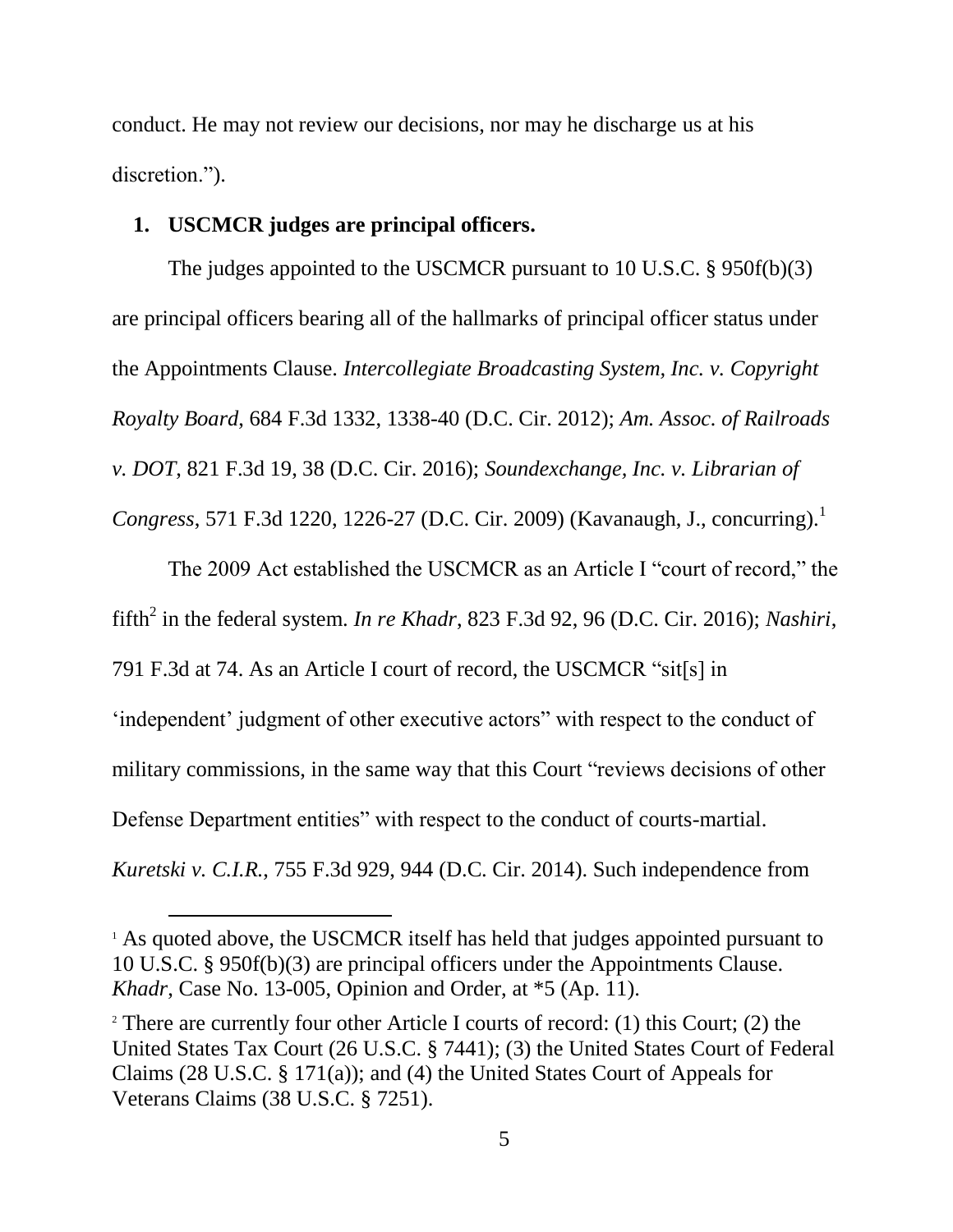the direction and supervision of Executive Branch officers is the first hallmark of principal officer status. *Intercollegiate*, 684 F.3d at 1337-38.

Relatedly, the USCMCR issues decisions that "are appealable only to a court of the Third Branch," without the review or approval of any other "Executive Branch entity." *Nashiri*, 791 F.3d at 83 (citing 10 U.S.C. § 950g(a)); *cf. Edmond v. United States*, 520 U.S. 651, 665 (1997) (Because they "have no power to render a final decision on behalf of the United States unless permitted to do so by other executive officers" CCA judges are not principal officers.). Non-reviewability is a second hallmark of principal officer status. *Intercollegiate*, 684 F.3d at 1340.

Most crucially, in order to ensure the independence necessary of a judge on an Article I court of record, Congress provided appointed USCMCR judges tenure protection. Individuals appointed under §950f(b)(3) "may be removed by the President only for cause and not at will." *Khadr*, 823 F.3d at 98. As such, they "cannot … be removed by the President except [for] … inefficiency, neglect of duty, or malfeasance in office," which is tantamount to "good-cause tenure." *Free Enterprise Fund v. PCAOB*, 561 U.S. 477, 487, 493 (2010). Non-removability is the third and most significant hallmark of principal officer status. *Intercollegiate*, 684 F.3d at 1339-40.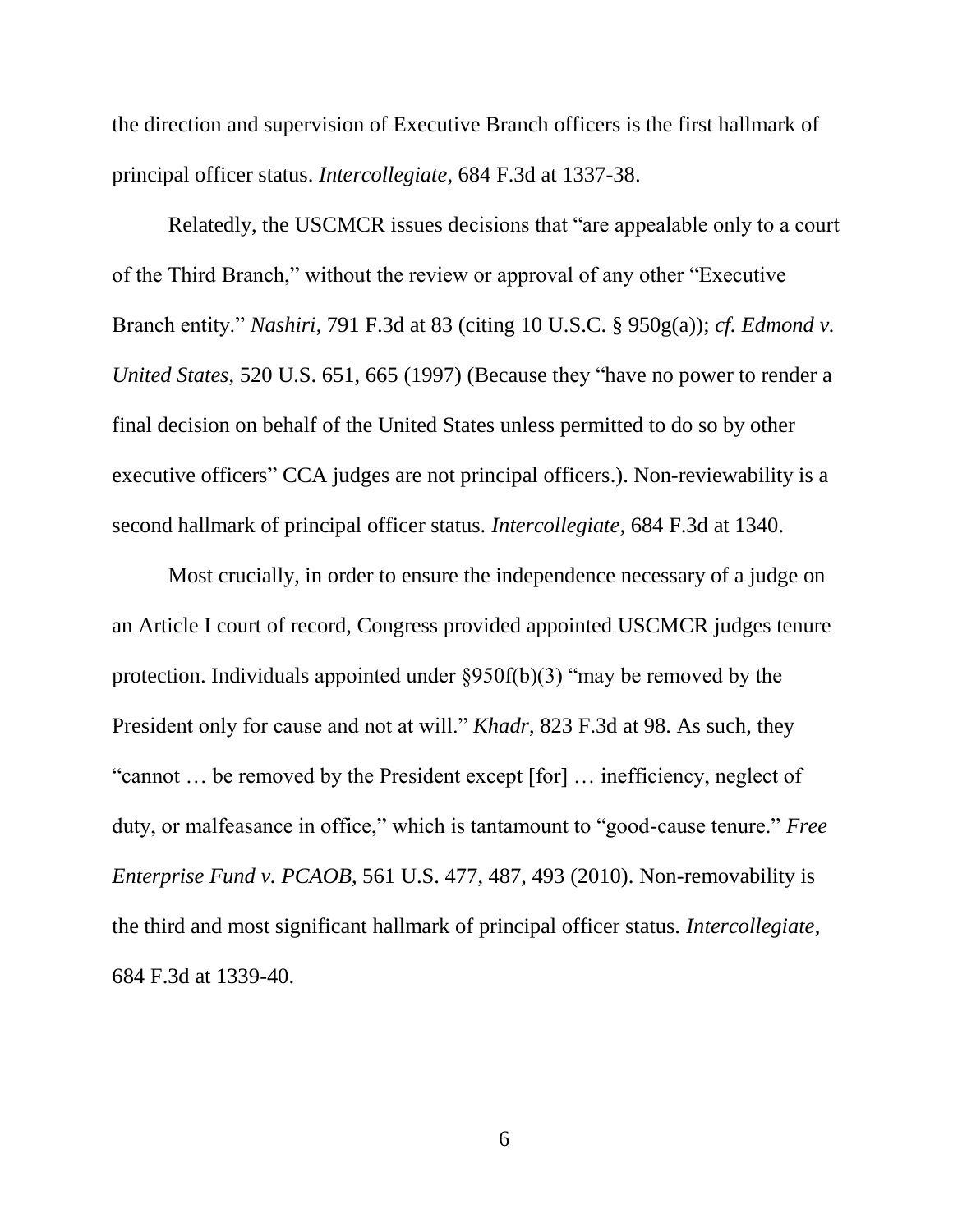#### **2. The reassignment and withdrawal provisions of 10 U.S.C. § 949b(b)(4) are irrelevant to appointed judges.**

The Supreme Court has long recognized that an "assignment" is constitutionally distinct from an "appointment". *Edmond*, 520 U.S. at 657-58; *Weiss*, 510 U.S. at 171-72*.* While the former does not implicate the Appointments Clause, the latter does. *Edmond*, 520 U.S. at 657-58.

Nonetheless, for as long as courts-martial have been reviewed by service appellate courts "appellate military judge" has been the generic statutory designation given to all judges, whether placed on the court by assignment or appointment. 10 U.S.C. 866(a) ("Article 66a") (1968); Article 66(a) (2016). Similarly, for the same period of time Article 66 has purported to authorize the Judge Advocates General to assign appellate military judges to the courts. Despite these statutory provisions, however, the constitutional process still controls judges placed on the court via appointment. *United States v. Carpenter*, 37 M.J. 291 (C.M.A. 1993).

Because all military officers are commissioned by the President as "inferior officers" and because service on a CCA is an inferior office germane to military service, military officers may be assigned to serve on the CCAs in the ordinary course of their duties. *Weiss*, 510 U.S. at 171. By contrast, a non-military officer may only serve on the CCAs if separately appointed to that inferior office consistent with the terms of the Appointments Clause of the Constitution, Art. II, §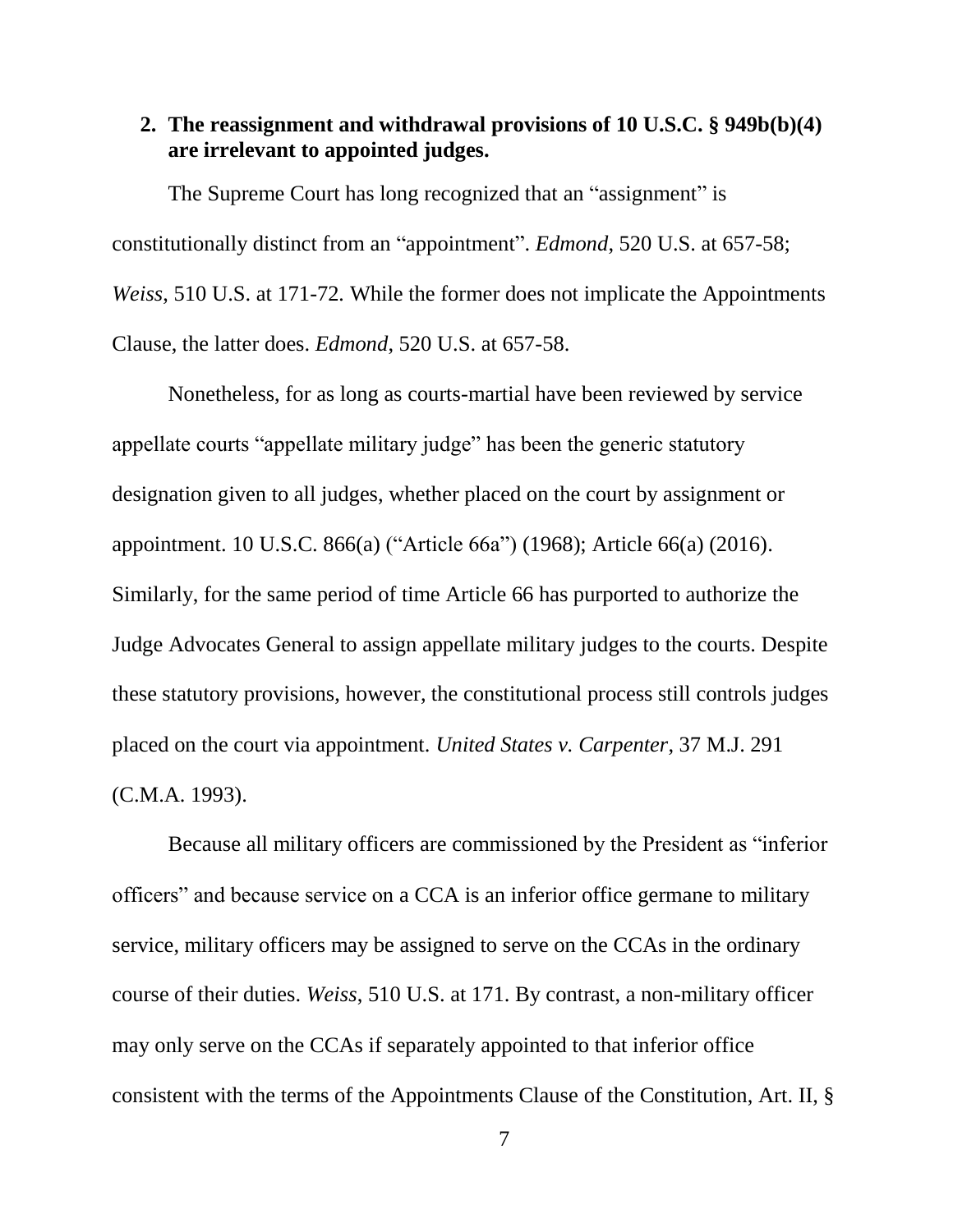2, cl. 2. *Carpenter*, 37 M.J. at 293-95. Accordingly, while appellate military judges *assigned* to service courts may be reassigned off those courts at the discretion of the appropriate Judge Advocate General, *Weiss*, 510 U.S. at 176, persons *appointed* to be "appellate military judges" on a CCA may only be removed by those who had the authority to appoint them in the first place. *Ex parte Hennen*, 38 U.S. 230, 260 (1839).

The Constitution, applicable statutes, and the nature of the office determine appointment and removal authority. Consequently, when the Secretary of Defense purported to appoint "a civilian employee of the Department of the Air Force, to serve as appellate military judge on the Air Force Court of Criminal Appeals" this Court had no difficulty determining the office to be filled, the claimed basis for the appointment, and the constitutional considerations relevant to deciding that the appointment was invalid. *United States v. Janssen*, 73 M.J. 221, 222-26 (C.A.A.F. 2014).

The same generic usage of the appellation "appellate military judge" was initially carried over to military commissions with respect to judges on the Court of Military Commission Review. 10 U.S.C. § 950f(b) (2006). Both military officers and civilians could be "appellate military judges," although here it was the Secretary of Defense who was to establish the court and "assign" the judges. *Id.* Even after Congress elevated the court to an Article I court of record, and

8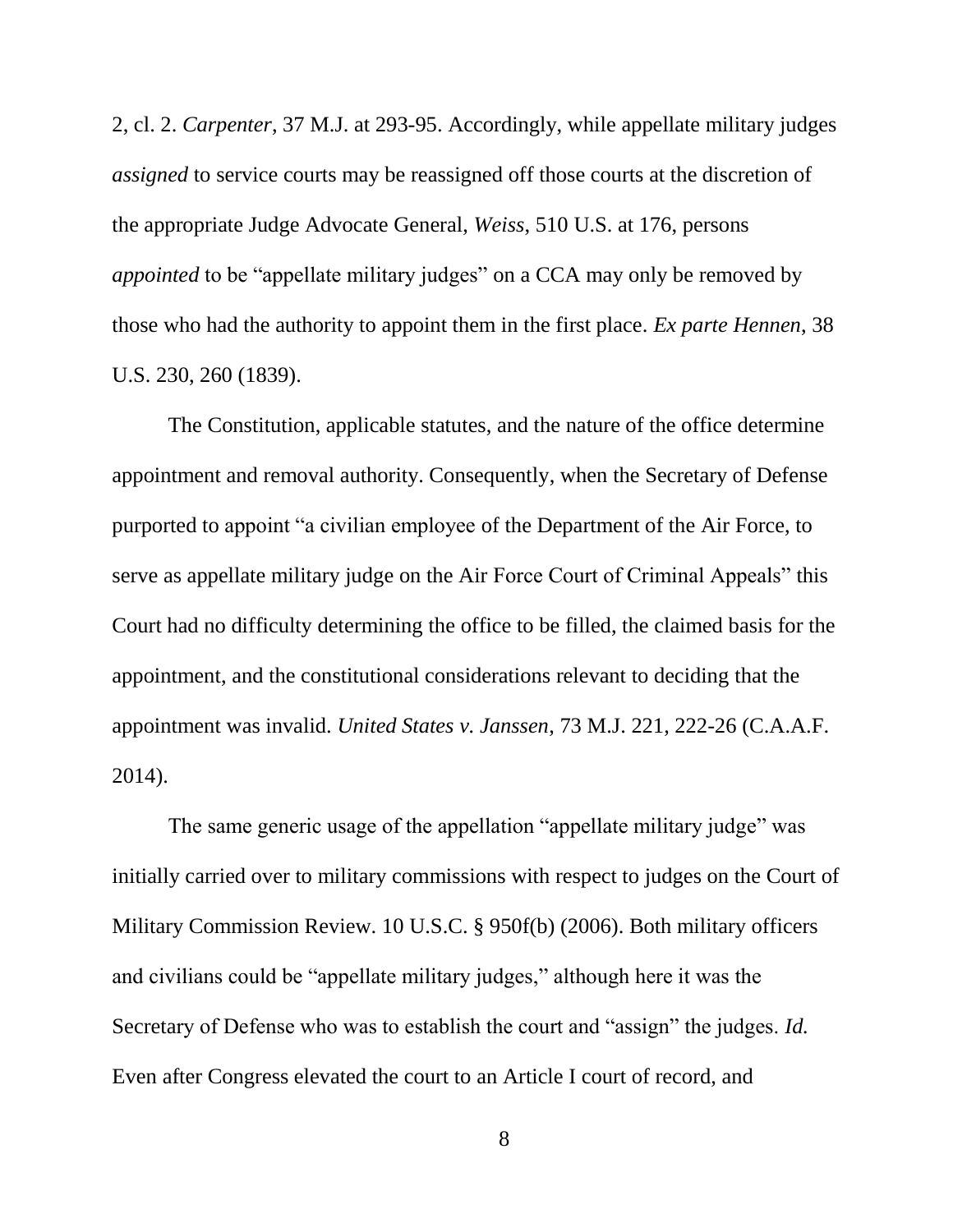mandated presidential nomination and Senate confirmation of judicial appointments, the 2009 Act continued to refer to both assigned and appointed judges as "appellate military judges." 10 U.S.C. § 950f(b) (2009).

Congress eventually amended the 2009 Act so that the term "appellant military judge" no longer referred to persons appointed to the USCMCR by the President pursuant to § 950f(b)(3). In the National Defense Authorization Act of 2012 ("NDAA 2012"), $3$  Congress replaced "appellate military judge" with "a judge" when referencing any judge on USCMCR, while retaining the term "appellate military judge" with respect to military officers assigned to the USCMCR by the Secretary of Defense pursuant to § 950f(b)(2). NDAA 2012, § 1034 (Ap. 19). The language of § 949b(b)(4), providing the circumstance under which an appellate military judge could be *reassigned* off of the court, was left unchanged.

As of 2012, therefore, the phrase "appellate military judge" refers only to judges assigned to the USCMCR pursuant to § 950f(b)(2). Subsequent to the 2012 NDAA, judges appointed pursuant to § 950f(b)(3) are "additional" judges, in the terms of the statute, or "civilian judges" in the terms of the D.C. Circuit interpreting the statute. *Khadr*, 823 F. 3d at 95-96.

 $\overline{a}$ 

<sup>3</sup> 125 Stat. 1572, Pub. Law 112–81 (Dec. 31, 2011).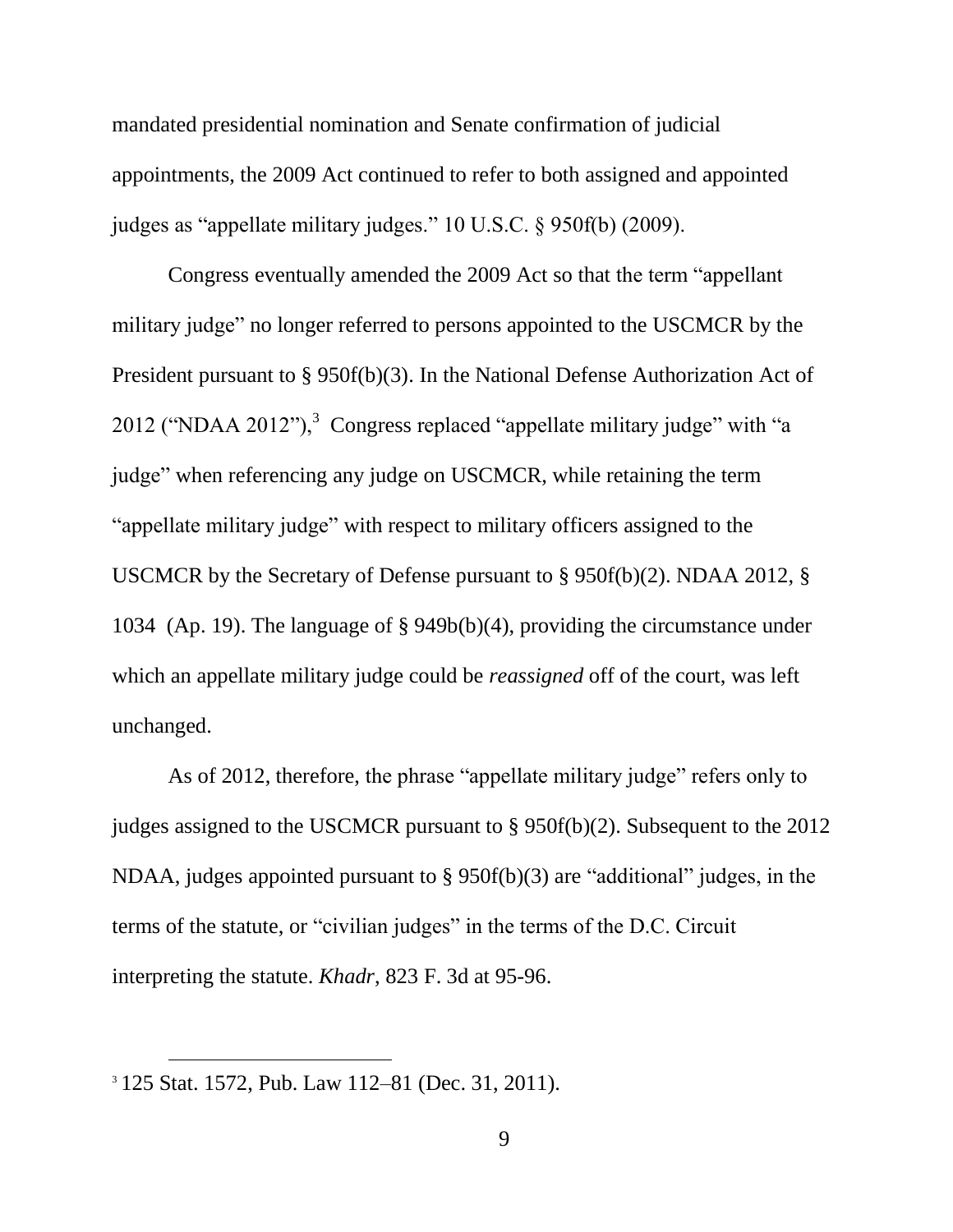Indeed, Congress' clarification of the statute in 2012 confirms that the purported office of "appointed appellate military judge" simply does not exist. The Supreme Court has consistently held that the establishment of all governmental offices, along with the mode of their officers' appointment and the qualifications of those who may serve, is constitutionally entrusted to Congress and must be specified expressly by statute. *Myers v. United States*, 272 U.S. 52, 129 (1926). Here the position of appointed appellate military judge has not been "established by law." *Freytag v. C.I.R.*, 501 U.S. 868, 881 (1991). In the context of military commissions the existence of such an office has been precluded. By definition, an appointed judge is something other than an appellate military judge. Since 2012 the appellation "appellate military judge" has no legal significance when used in the context of an appointment to the USCMCR.<sup>4</sup>

Were the reassignment and withdrawal provisions to be applied to appointed military judges then the only difference between assigned and appointed military judges would be the way they are placed on the USCMCR. Congress would have created two different mechanisms, one vastly more burdensome than the other,

l

<sup>&</sup>lt;sup>4</sup> While the phrase "appellate military judge" is irrelevant to appointment and removal power, there appears to be little authority as to whether use of the appellation could affect the validity of any appointment. *Cf.* Appointment to Civil Office, 17. Op. Att'y. Gen. 522; 1883 U.S. AG LEXIS 41 ("nomination and confirmation of ineligible person must be treated as *null*")); *but cf.* Rank, Title and Compensation of Officers Serving as Chiefs of Certain Bureaus of Navy Department, 31 Op. Att'y. Gen. 557; 1911 U.S. AG LEXIS 57 (effect on rank ignored where appointment would reset existing date of rank).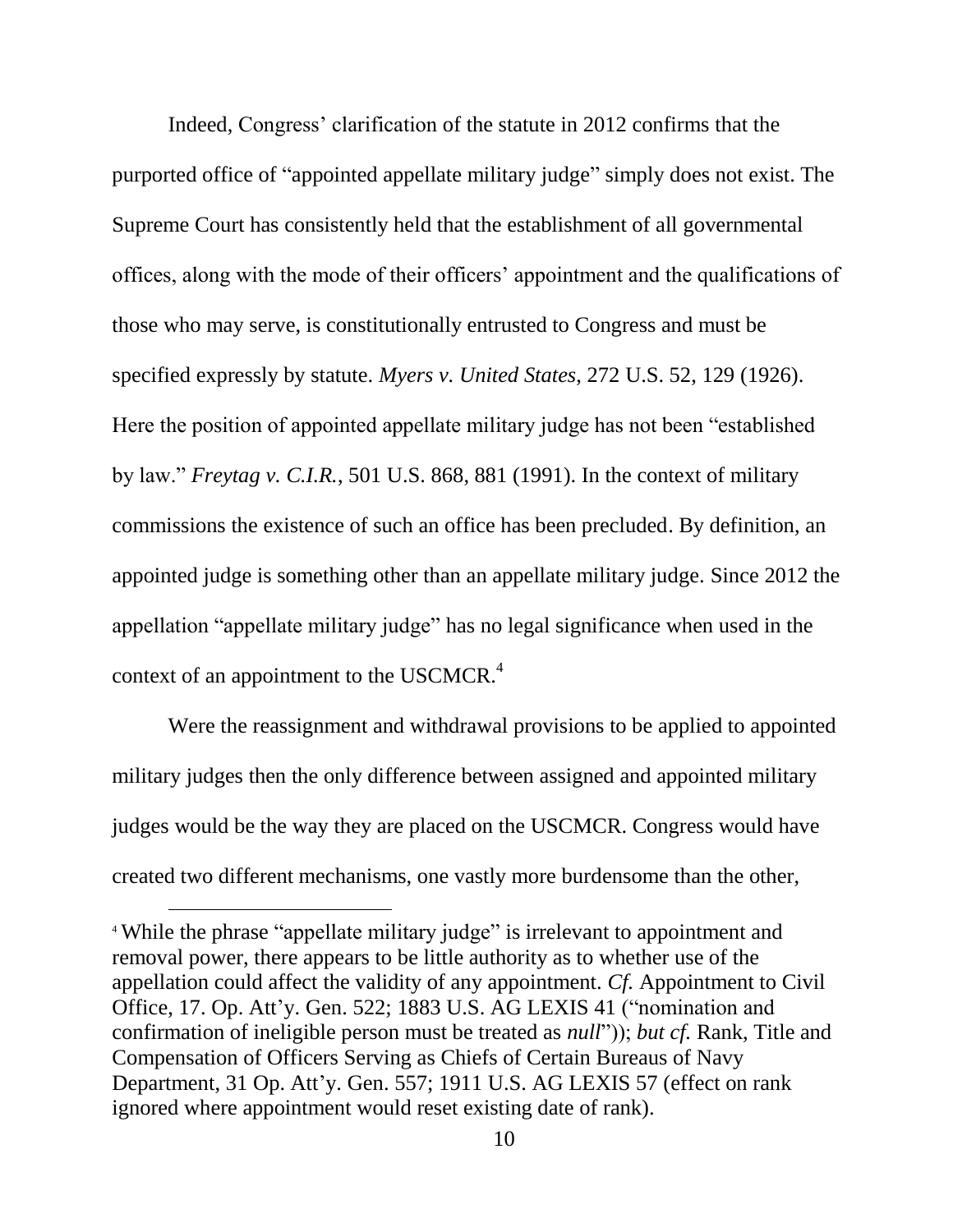simply to put a single pool of officers on a single court so that they could be treated the same way once on the court. It is as difficult to find any other example of such a system being established as it is to understand why Congress would have done so here. The reassignment and withdrawal provisions of § 949b(b)(4) do not and should not apply to any judge appointed pursuant to §950f(b)(3).

#### **3. Applying the reassignment and withdrawal provisions of 10 U.S.C. § 949b(b)(4) to appointed judges would raise constitutional questions.**

In *Dalmazzi* this Court discussed the three constitutionally-required steps for an appointment to occur and seemed to conclude that the last of those steps, the President's signing of Judge Mitchell's commission, occurred on May 25, 2016. *Dalmazzi*, 2016 WL 7324308, at \*2. If Judge Mitchell was in fact appointed to the USCMCR pursuant to § 950f(b)(3) it would be unconstitutional to use the reassignment provisions of §949b(b)(4) to terminate that appointment.

*First*, the power to appoint is the power to remove. *Hennen*, 38 U.S. at 260. In vesting the authority to appoint USCMCR judges in the President Congress is presumed to have vested the power to remove those judges in the President as well. *Khadr*, 823 F. 3d at 96, 98 (discussing removal of appointed judges by the President). It would be extraordinary to interpret the § 949b(b)(4) reassignment provision as implicitly authorizing someone else to remove presidentially appointed judges. It is not even clear that Congress could vest someone else with such removal authority. *Edmond*, 520 U.S. at 664 ("The power to remove officers,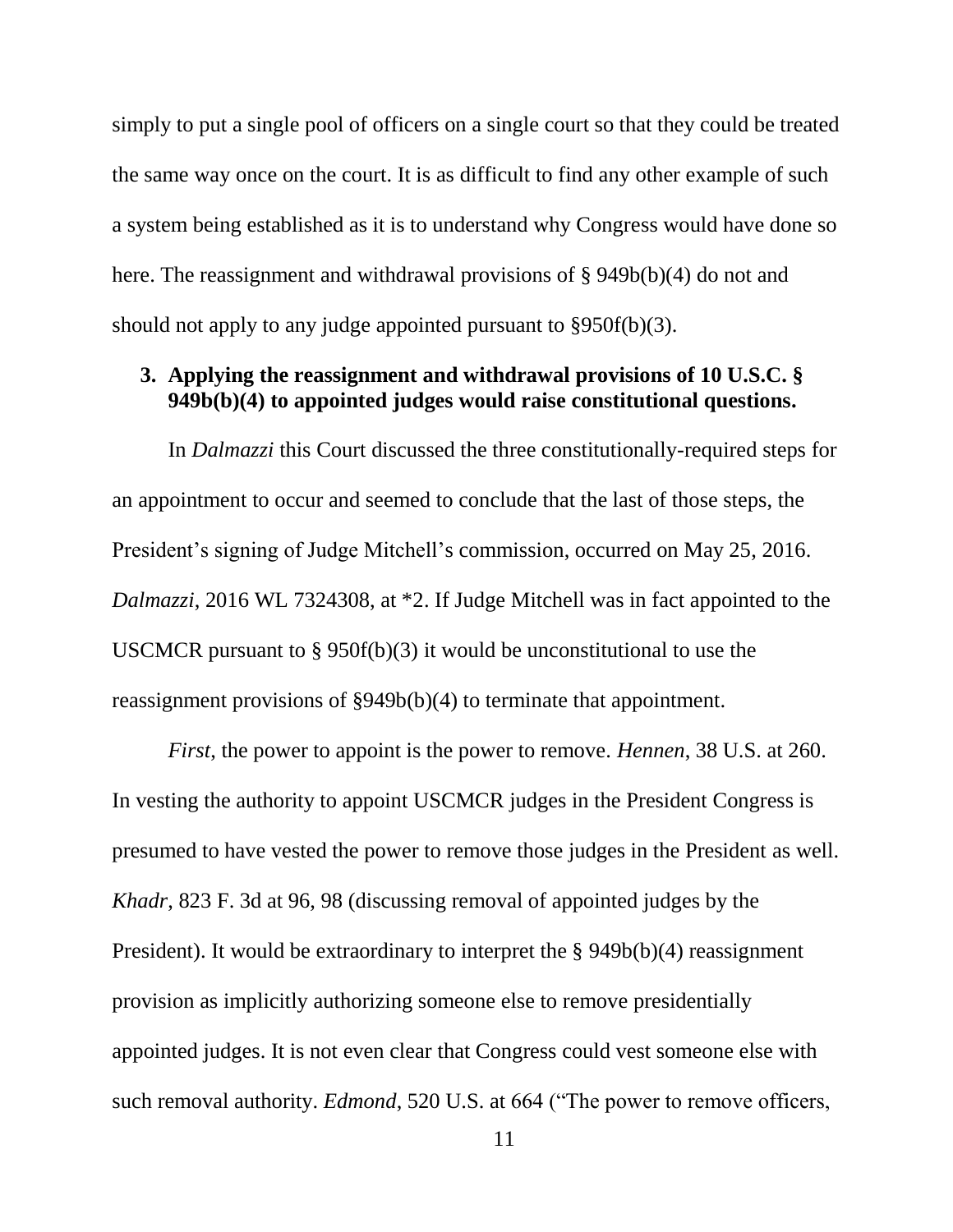we have recognized, is a powerful tool for control."); *but cf. Morrison v. Olson*, 487 U.S. 654, 683 (1988) (Describing scheme for removal by Attorney General of inferior officer appointed by court as "basically a device for removing from the public payroll an independent counsel who has served his or her purpose, but is unwilling to acknowledge the fact.")

*Second*, the removal of appointed officers is governed by what Congress does or does not provide; because Congress was silent regarding the removal of judges appointed to the USCMCR they are removable by the President only for good cause. *Khadr*, 823 F.3d at 98. Applying the provisions of § 949b(b)(4), allowing removal by the Secretary of Defense or his designee under much more liberal circumstances, would violate Congress' authority to regulate the removal of officers. *Myers*, 272 U.S. at 129. Similarly, § 949b(b)(4) addresses the circumstances under which a USCMCR judge "may be reassigned to other duties." While the effect of that provision is clear regarding the duties of an assigned military judge it says nothing regarding the continued responsibilities of an appointed judge. Reassigning a judge who continues to be appointed to the court would make a mystery of the judge's status on the court and cast a cloud over future proceedings. *Cf. United States v Witt*, 75 M.J. 380, 383 (C.A.A.F 2016) (*citing Laird v. Tatum,* 409 U.S. 824, 837 (1972)) ("Although a judge has a duty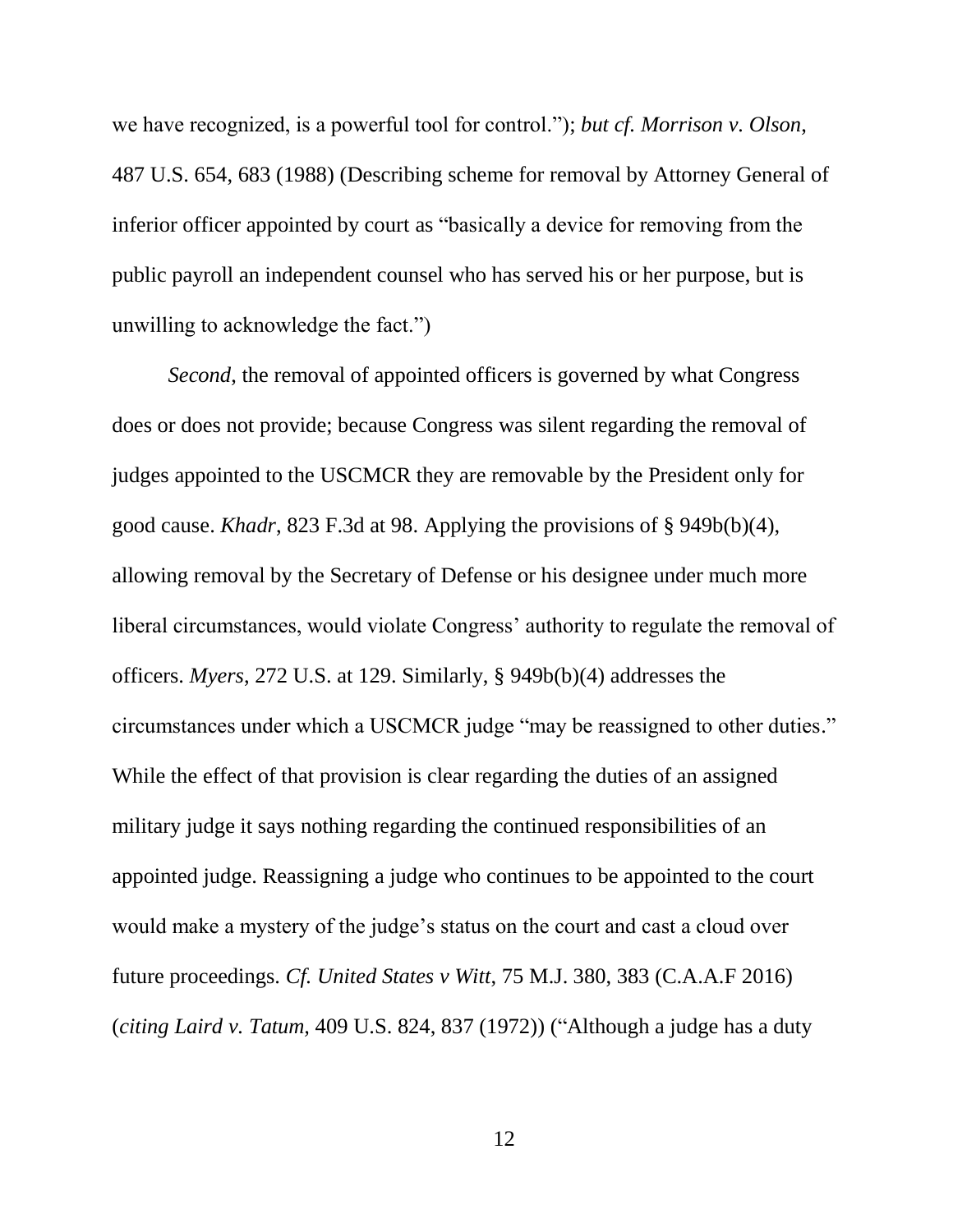not to sit when disqualified, the judge has an equal duty to sit on a case when not disqualified.").

*Third*, the authority to act on appointments may not be delegated. *Carpenter*, 37 M.J. at 294, *vacated on other grounds*, 515 U.S. 1138 (1995). Appointments Clause powers may be vested only in the President, the Heads of Departments, and the Courts of Law. *Id.* To do otherwise is "inconsistent with the intent of the framers of the Constitution to prevent 'the diffusion of the appointment power.'" *Id.* (quoting *Freytag*, 501 U.S. at 878). Authority to act under § 949b(b)(4), however, is given to "the Secretary of Defense, or the designee of the Secretary."<sup>5</sup> It must be presumed that Congress would not authorize an unconstitutional delegation of power; § 949b(b)(4) should not be interpreted as applying to the removal of appointed officers*.*

### **B. Appointment to the United States Court of Military Commission Review is incompatible with continued assignment to the Air Force Court of Criminal Appeals.**

In 2014, the military commission accused in the *Nashiri* case moved to disqualify military officers assigned to serve as judges on the USCMCR pursuant to 10 U.S.C. § 950f(b)(2). *Nashiri*, 791 F. 3d at 75. The basis of the challenge was that the officers' *assignment* to the USCMCR violated the constitutional requirement that principal officers be *appointed* pursuant to the Appointments

 $\overline{a}$ 

<sup>&</sup>lt;sup>5</sup> The Secretary of Defense has in fact made such a delegation. RTMC 25-2g (Ap. 8).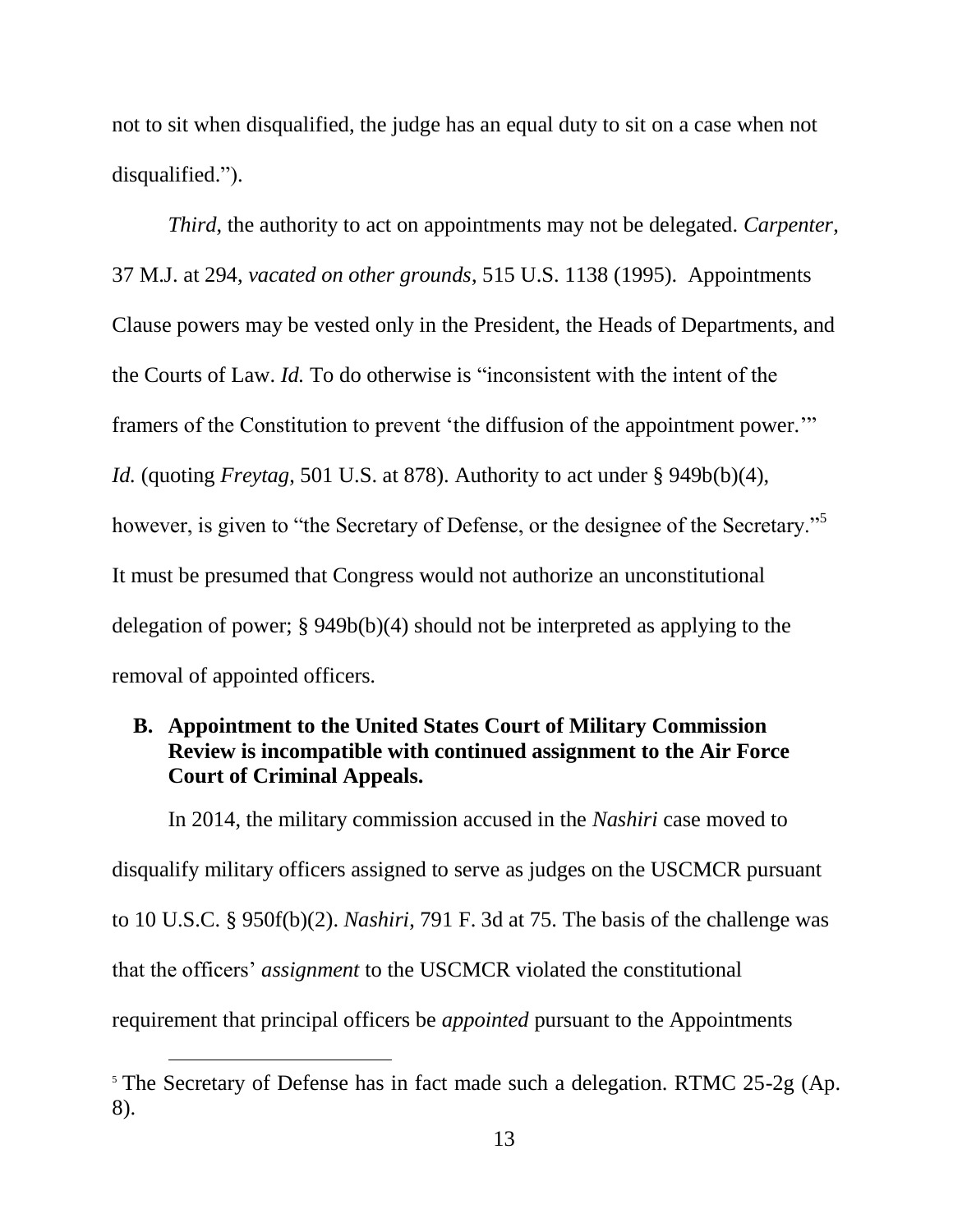Clause. *Id.* The D.C. Circuit found that the challenge was substantial, but denied relief, in part so that the government could resolve the significant constitutional doubts created by the *assignment* of these judges to the USCMCR by *appointing* additional judges. *Id.* at 86.

Following the D.C. Circuit's decision, the prosecution delayed the restart of the *Nashiri* case in the USCMCR while it sought to remedy the constitutional concerns the D.C. Circuit had acknowledged. The Appointments Clause issues in this Court arose shortly after the prosecution moved to have *Nashiri* restarted on the ground that Congress had confirmed five military officers "to be appellate military judges on the USCMCR under 10 U.S.C. § 950f(b)(3)." *United States v. Al-Nashiri*, Case No. 14-001, Motion to Lift the Stay, at 1 (U.S.C.M.C.R. Apr. 29, 2016) (Ap. 21). Colonel Martin T. Mitchell was one of those five judges, *id.,* and one of the three judges who decided the case.

Counsel for Nashiri raised issues similar to those now before this Court with the USCMCR. But those objections were dispensed with in a summary order stating only that the military officers now serving on the USCMCR had been appointed as appellate military judges. *United States v. Al-Nashiri*, Case No. 14- 001, Order, at \*3 (U.S.C.M.C.R. May 18, 2016) ("*Nashiri* Order") (Ap. 29). Because this was "an unpublished summary order," it provided no reasoning to

14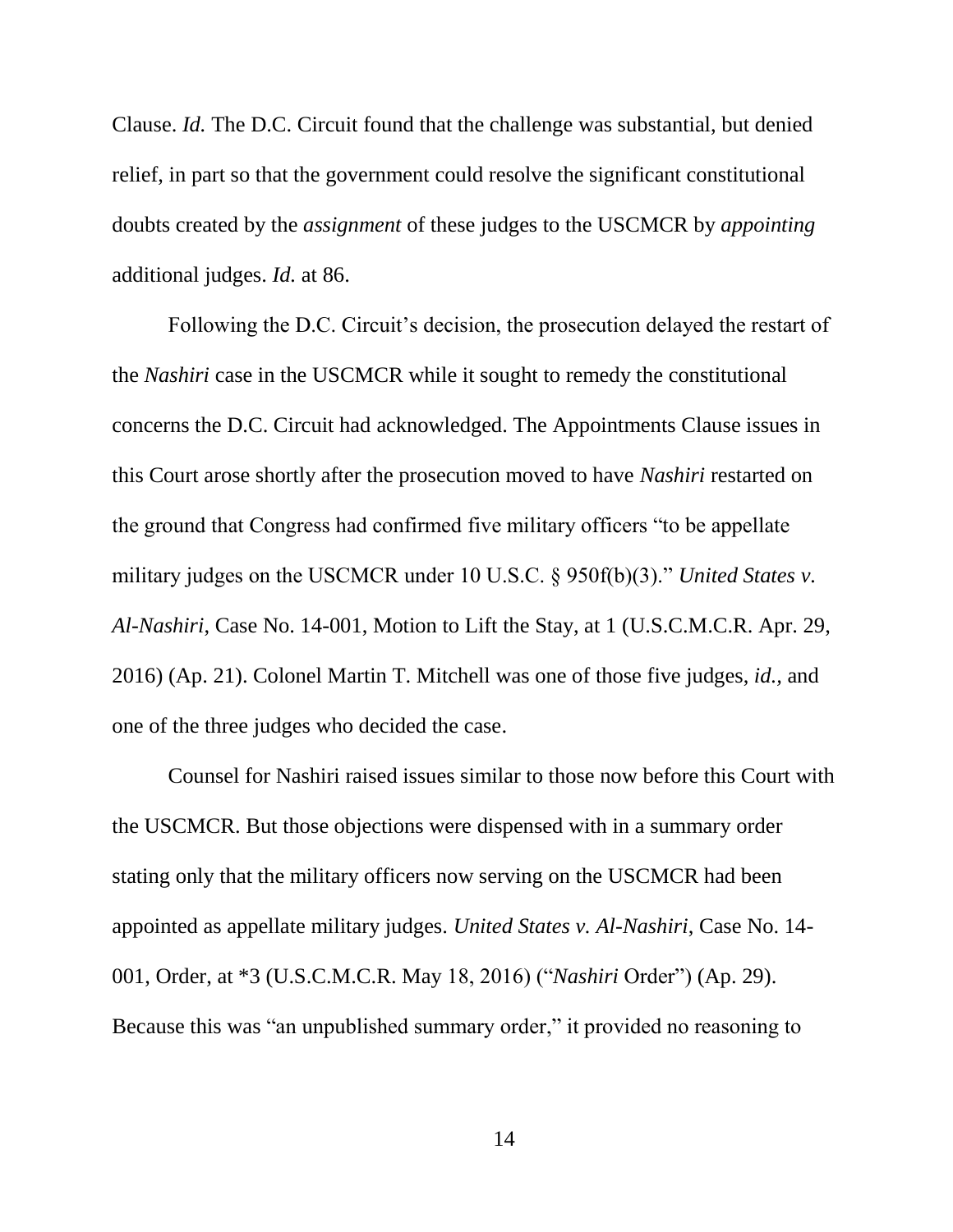substantiate this conclusion and, as a consequence, "has no precedential effect." *United States v. Marshall*, 669 F.3d 288, 294 (D.C. Cir. 2011).

### **1. Section 973(b) of Title 10 bars military officers from holding an appointment to the USCMCR.**

The service of a commissioned officer in the principal office of USCMCR judge pursuant to § 950f(b)(3) is statutorily barred by 10 U.S.C. § 973(b). Section 973(b) is a longstanding feature of military law that explicitly forbids dual office holding by military officers, including any "civil office ... that requires an appointment by the President by and with the advice and consent of the Senate." *Id*. This is "a statutory expression of the incompatibility inherent in the holding of a civil office – state or federal – by an army officer on the active list." Public Health Service Officers – Extent of Assimilation with Army Officers, 20 Comp. Gen. 885, 888 (1941); 1941 U.S. Comp. Gen. LEXIS 170.

When enacted in 1870, the statute did not define "civil office," but instead relied on its meaning in the common law, which encompassed any federal officer who served during good behavior. Following Joseph Story's analysis of the term at common law, the statute covered the "most important civil officers," including those "connected with the administration of justice [and] the collection of the revenue." Joseph Story, 3 Commentaries on the Constitution § 1530 (1833).

The phrase "civil office" was understood by way of "contrast to the term 'military office.' An 'officer of the Army,' holding, as he does, the latter, is to be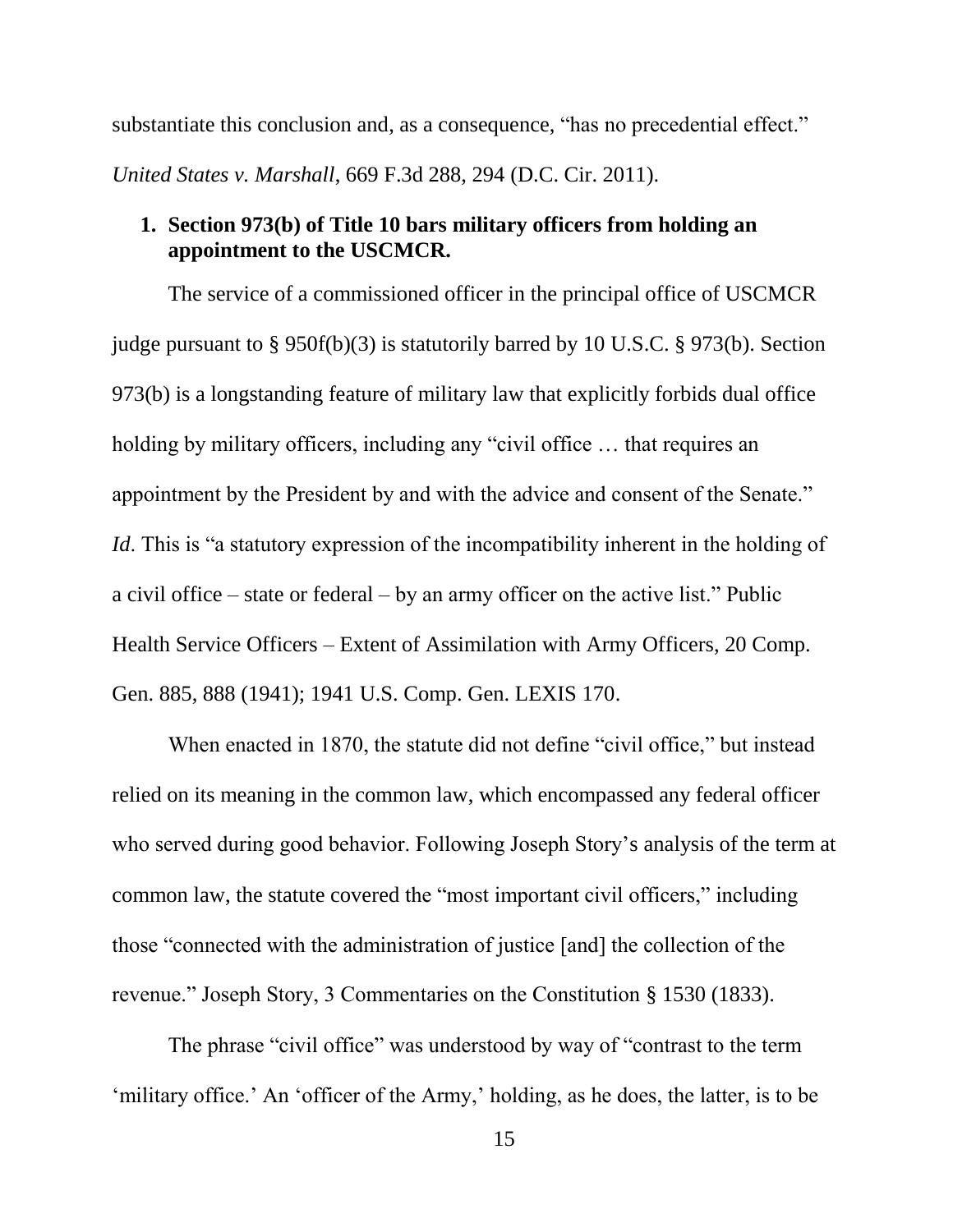inhibited from holding also the former. The two are antithetical; their duties are, if not inconsistent, at any rate, widely different, and there is to be no point where they include or overlap each other." Acceptance of Office in National Guard of a State by Officer on Active List of the Regular Army, 29 U.S. Op. Att'y. Gen. 298, 299 (1912); 1912 U.S. AG LEXIS 63. The distinguishing elements that define a military office are familiar: "Rank, title, pay, and retirement are the indicia of military, not civil, office." *Smith v. United States*, 26 Ct.Cl. 143, 147 (Ct.Cl. 1891). Accordingly, if a government position does not *require* a commission in the uniformed service (i.e., if it *can* be held by a civilian), then it is a civil office. *Winchell v. United States*, 28 Ct.Cl. 30, 35 (Ct.Cl. 1892).

In its summary order, the USCMCR disregarded the relevance of § 973 on the ground that the role of a USCMCR judge is a "military function." *Nashiri* Order at \*3(Ap. 29). But the nature of the officeholder's duties is irrelevant to the question of whether an office is civil or military. Army Officer Accepting Temporary Civilian Employment, 25 Comp. Gen. 377, 381 (1945); 1945 U.S. Comp. Gen. LEXIS 251 ("The statute makes the two positions incompatible as a matter of law, without qualification and without regard to any showing of compatibility in fact by reason of leave of absence, or otherwise, with respect to a particular officer and a particular position."). For example, the Supreme Court concluded that the Secretary of War held a "civil office," despite its military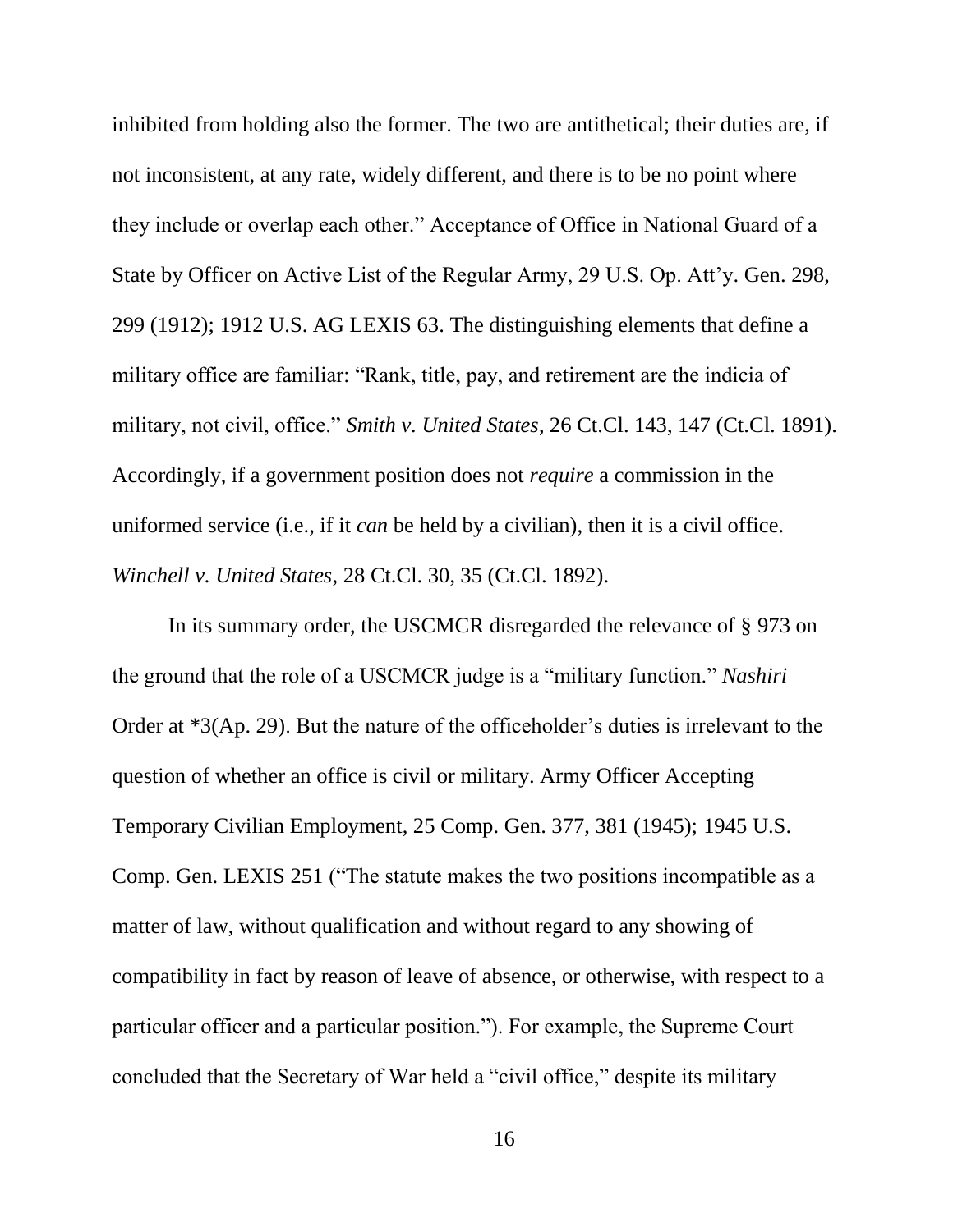functions and place within the chain-of-command, because the Secretary "is a civil officer with civil duties to perform, as much so as the head of any other of the executive departments." *United States v. Burns*, 79 U.S. 246, 252 (1870). Similarly, the Attorney General opined that General William Tecumseh Sherman could not even temporarily serve as acting Secretary of War "because it is a civil office." Acting Secretary of War, 14 U.S. Op. Att'y. Gen. 200 (1873); 1873 U.S. AG LEXIS 48.

Instead, when Congress creates exceptions to § 973 that make both military officers and civilians eligible for the same office, such as the Director of the CIA, it expressly provides for that special case. 10 U.S.C. § 528(e); *see also* Memorandum for the General Counsel, General Services Administration, from John M. Harmon, Assistant Attorney General, Office of Legal Counsel, 3 Op. OLC. 148, 150 (1979); 1979 OLC LEXIS 24 ("Where Congress wishes to permit a military officer to occupy a civilian position on an acting basis without forfeiting his commission, it has done so explicitly."); Dwan V. Kerig, *Compatibility of Military and Other Public Employment*, 1 Mil. L. Rev. 21, 85 (1958) (collecting offices for which military officers are statutorily eligible for dual appointments). If no exception is made specifically authorizing a military officer to be appointed to an office, then it is a civil office.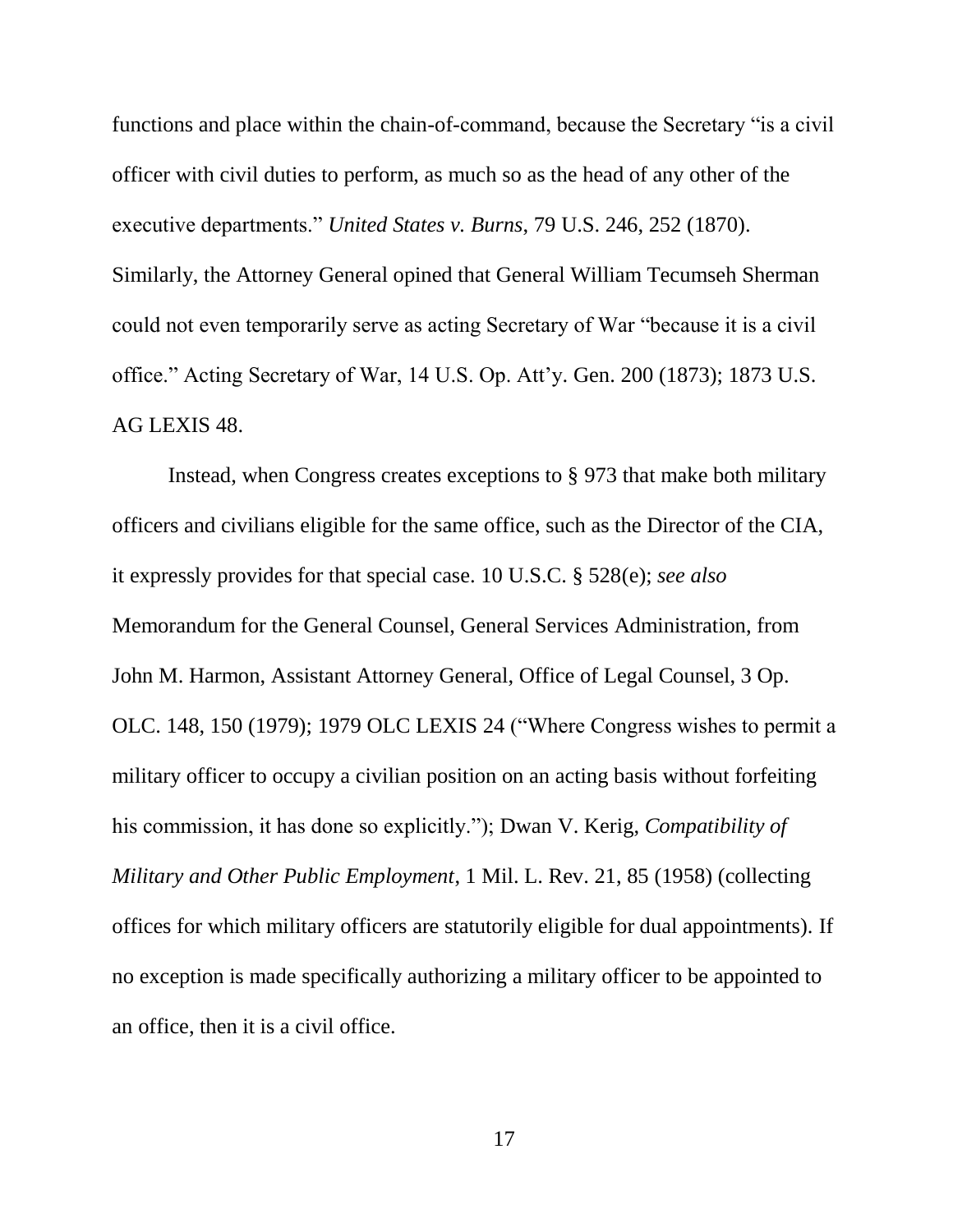To the extent there was any ambiguity over what dual office holding § 973 prohibited, Congress removed all doubt in 1983. Department of Defense Authorization Act of 1984, 97 Stat 655, § 1002 (1983) (Ap. 35). One of Congress' principal concerns in amending § 973 was that "the term 'civil office' presently used in section 973(b) is not clearly defined in that statute." S. Rep. 98-174, p. 232 (1983) (Ap. 37). In response to an interpretation of "civil office" that foreclosed what had been a common military assignment, Congress allowed military officers to be "assigned" to certain civil offices as part of their military duties in § 973(a), but preserved § 973(b)'s basic purpose to "prohibit [active duty] officers from *holding* any elective office in the federal government, any federal office requiring appointment by the President with the advice and consent of the Senate, and any position in the executive schedule." *Id*. at 233 (emphasis added).<sup>6</sup>

The position of USCMCR judge under § 950f(b)(3) is unambiguously and exclusively a civil office. *Khadr*, 823 F.3d at 96 (holding that it is the means by

l

 $6$  The Office of Legal Counsel had determined that the assignment of judge advocates to serve as Special Assistant U.S. Attorneys ran afoul of § 973. S. Rep. 98-174, p. 233 (1983) (Ap. 37). Accordingly, Congress amended Title 10 "to permit the continuation of this practice of utilizing military attorneys as Special Assistant United States Attorneys. … This provision does not sanction or endorse any use of military attorneys beyond that permitted under that interpretation." *Id.*; *see also* 10 U.S.C. § 806(d)(1) ("A judge advocate who is *assigned* or *detailed* to perform the functions of a civil office in the Government of the United States under section  $973(b)(2)(B)$  of this title may perform such duties as may be requested by the agency concerned") (emphasis added).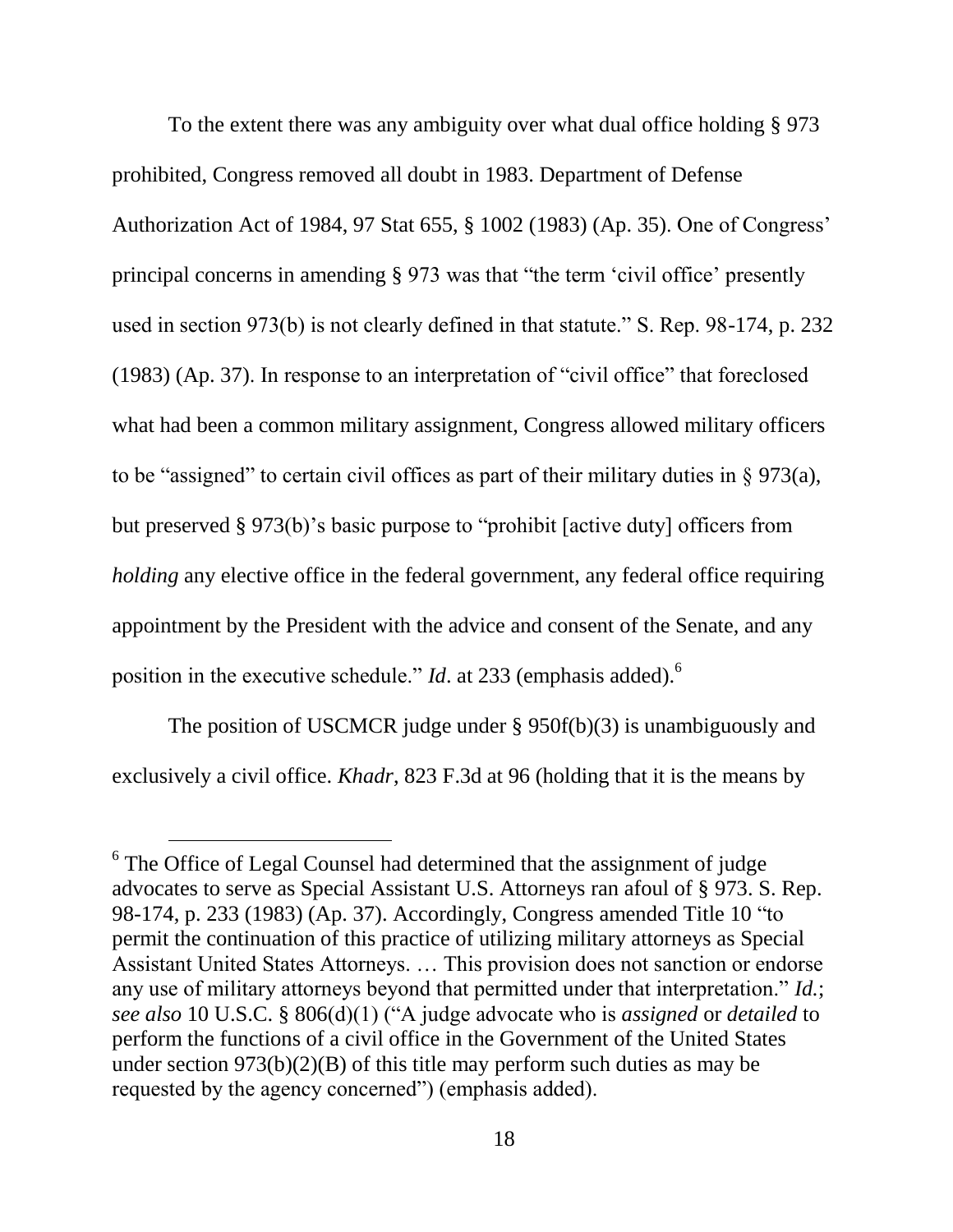which the President "appoint[s] civilians to serve as judges on the Court."). It lacks any provision for "rank, title, pay, and retirement." It is a principal office on an Article I court, solely concerned with the "administration of justice," that has all three elements of a "civil office" at common law. It is a federal office that requires Presidential appointment and Senate confirmation. And it is an office to which civilians can and have been appointed.<sup>7</sup> Hence, § 973(b) categorically prohibits a military officer from holding an "appointment" to the office of USCMCR judge.

#### **2. A person cannot simultaneously fulfill the functions of appointed USCMCR judge and assigned AFCCA judge.**

While the President appoints officers, *Shoemaker v. United States,* 147 U.S.

282, 300 (1893), "[t]o Congress under its legislative power is given the

 $\overline{a}$ 

establishment of offices [and] the determination of their functions." *Myers,* 272

U.S. at 129. Where Congress does not define the duties of an office it presumes

that they are "so well understood as to not require specific mention." Detail of

Staff Officers of Marine Corps to Duty Outside of Washington, 30 U.S. Op. Att'y.

Gen. 234 (1913), 1913 U.S. AG LEXIS 3. When an office is filled the default rule

<sup>&</sup>lt;sup>7</sup> Another basis for concluding that judges appointed pursuant to § 950f(b)(3) hold a civil office is 28 U.S.C. § 454. That statute states that any judge "appointed under the authority of the United States who engages in the practice of law is guilty of a high misdemeanor." Relatedly, the U.S. Constitution provides for the removal from office of "All Civil Officers of the United States . . . on Impeachment for, and Conviction of Treason, Bribery or other high Crimes and Misdemeanors." Article II, § 4. So, if § 454 applies to appointed USCMCR judges, an issue the D.C. Circuit declined to decide in *Khadr*, it follows that such judges are "Civil Officers of the United States."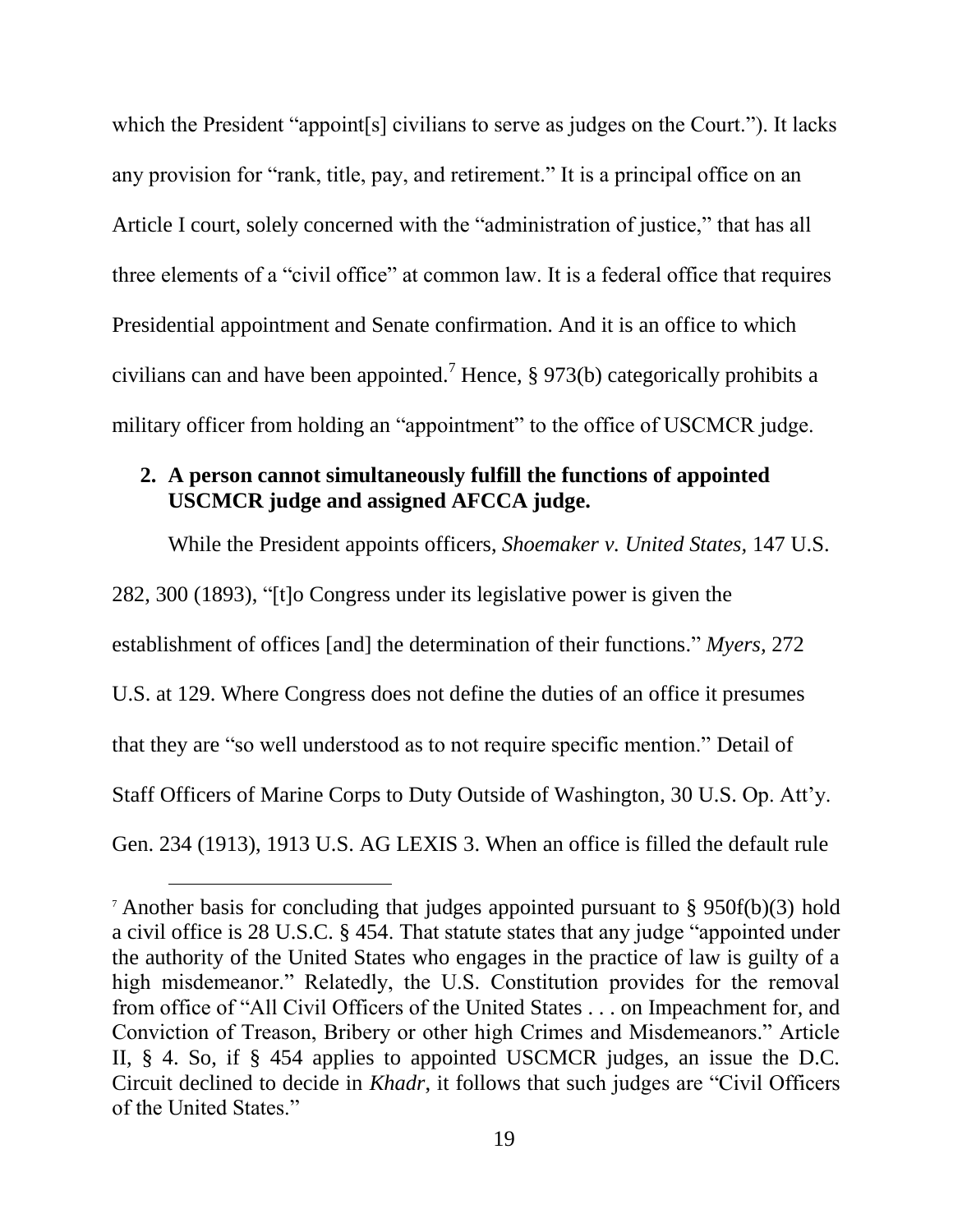is that other duties may not interfere with the incumbent's ability to perform the duties of the office. *Id.* Absent congressional authorization it is impermissible to permanently impose other responsibilities that would prevent the exercise of the functions of the office. *Id.* Any regulation to the contrary is invalid. *Id.*

Consistent with this rule, Congress has provided that trial judges of both courts-martial and military commissions may be tasked with other duties. 10 U.S.C. 826(c); § 948j(e). This authorization was one of the factors remarked on by the Supreme Court when it observed that "the position of military judge is less distinct from other military positions than the office of full-time civilian judge is from other offices in civilian society." *Weiss*, 510 U.S. at 175-76.

Congress provided no such authorization for USCMCR judges to perform additional duties.<sup>8</sup> By regulation the Secretary of Defense purported to allow "[a]ppellate military judges serving on the USCMCR [to] perform other military or legal duties, but USCMCR duties should take priority over all other duties."<sup>9</sup> RTMC 25-2c (Ap. 8).

l

<sup>8</sup> Likewise, there is no provision in the UCMJ allowing judges on service courts of criminal appeals to be tasked with additional duties.

<sup>&</sup>lt;sup>9</sup> In addition to being unauthorized by Congress, this regulation fails to recognize that the USCMCR would have to take priority over others duties if the assignment of other duties were permissible. *Cf.* JAGINST 5815, *Navy-Marine Corps Court of Criminal Appeals*, para 3d ("Upon appointment, duty on [the USCMCR] shall become [a] judge's primary duty.") (Ap. 39).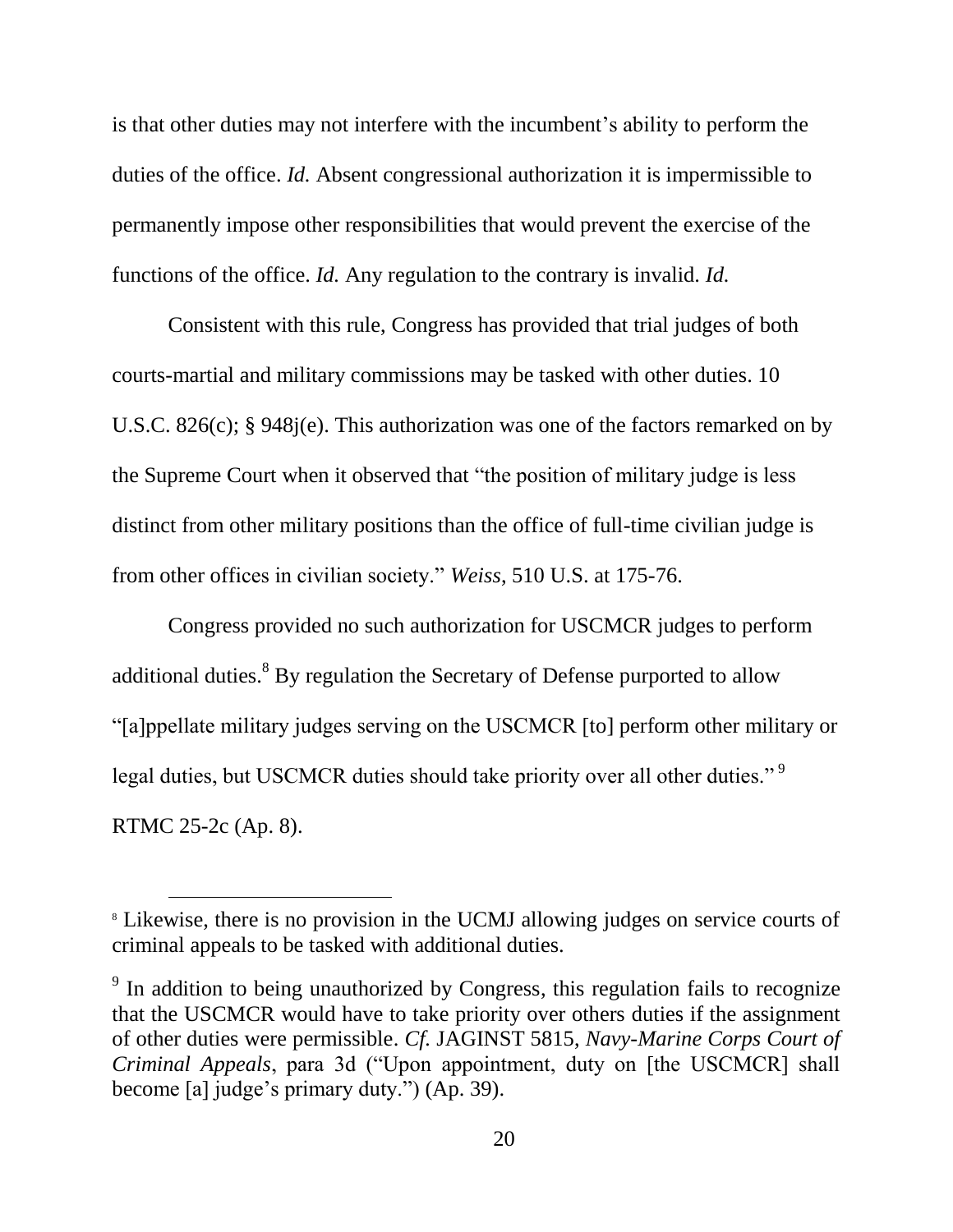The duties of an appointed USCMCR judge are not limited as to duration, time, or location. Further, all three are at least somewhat at the discretion of the Secretary of Defense – as the default Convening Authority for military commissions the Secretary has some ability to affect case load, as the assigning authority he has complete discretion regarding the number and tenure of appellate military judges and thus significant ability to affect workloads, and in his capacity as rule maker for the USCMCR he appears to have total control over work location.

The duties of a CCA judge are similarly not limited as to duration, time, or location. And assignment to a CCA affords the service Judge Advocate General significant control over a judge's duties. Article 66.

The duties of both USCMCR and CCA judge are well understood; neither carries with it the duties of the other. Even inferring authorization for simultaneous service from Congress' requirement that assigned USMCR judges be "appellate military judges,"<sup>10</sup> no such inference is possible with respect to appointed USCMCR judges.

A service Judge Advocate General cannot be allowed the power to permanently impose duties that interfere with the performance of the office of

 $\overline{a}$ 

<sup>10</sup> *But see* RTMC 25-2(a) (Interpreting this provision as requiring that the judge "either be serving or have served as an appellate military judge on a service's Court of Criminal Appeals") (Ap. 8).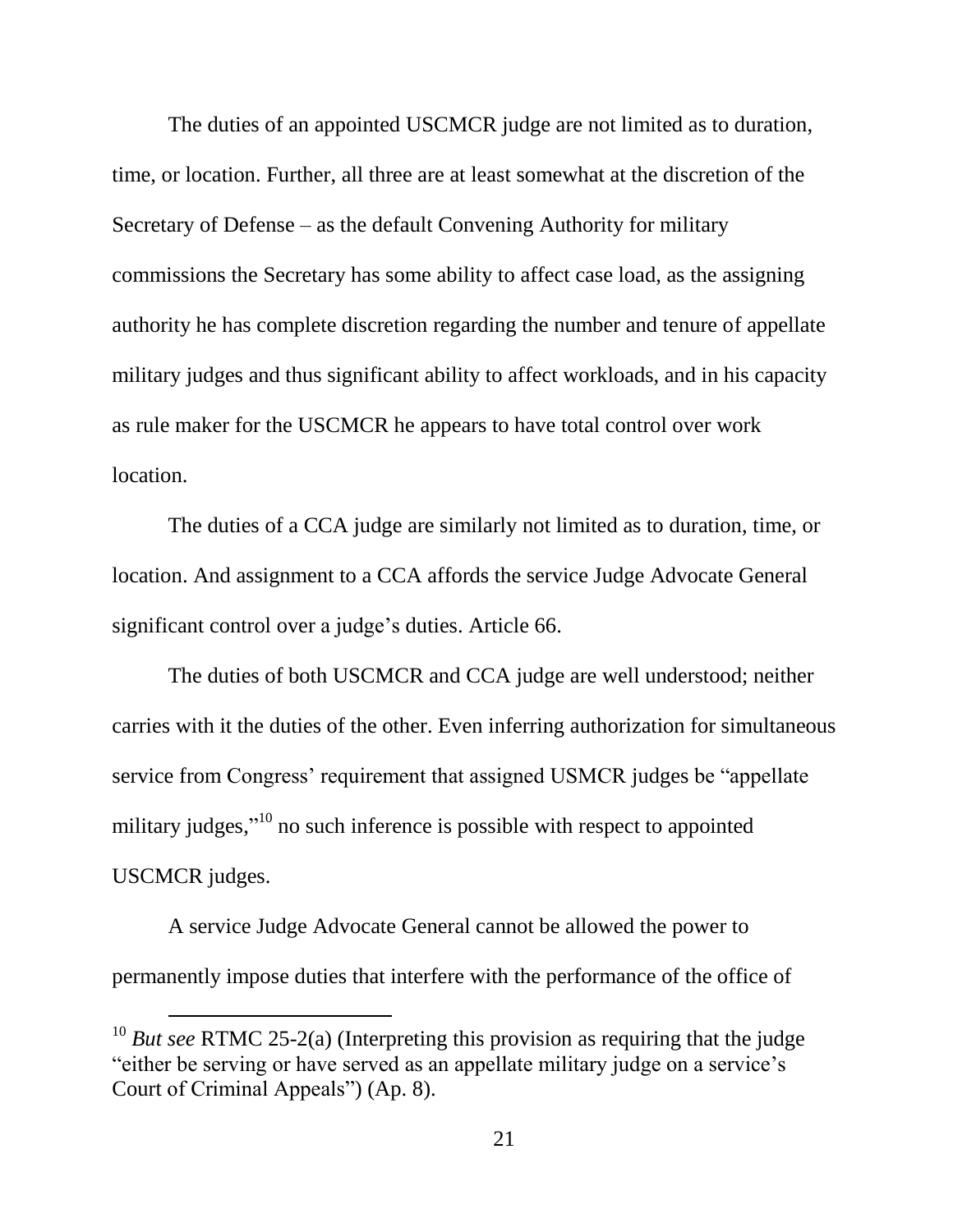appointed USCMCR judge. And the Secretary of Defense may not divert the office of appointed USCMCR judge to the performance of duties neither assigned nor sanctioned by Congress. Upon appointment to the USCMCR the obligation to fulfill duties imposed by a preexisting assignment to a CCA must cease.

#### **3. Service by a military officer as an appointed judge on USCMCR would violate the Commander-in-Chief Clause.**

Accepting an appointment as a federal appellate judge on an independent Article I court of record is constitutionally incompatible with the status of a serving commissioned officer. Judges appointed to the USCMCR under § 950f(b)(3) cannot be reassigned or otherwise removed from the USCMCR for any reason other than good cause. This level of tenure protection, only slightly below the "good Behaviour" tenure of an Article III judge, is irreconcilable with the President's constitutional authority as Commander-in-Chief.

The Constitution makes the President "Commander in Chief of the Army and Navy of the United States." U.S. Const., art. II, § 2, cl. 1. This clause "vest[s] in the President the supreme command over all the military forces." *United States v. Sweeny*, 157 U.S. 281, 284 (1895). By necessity this includes the power to instruct every member of the armed forces what to do and when. *Fleming v. Page*, 9 How. 603, 615 (1850) ("As commander in chief, [the President] is authorized to direct the movements of the naval and military forces placed by law at his command, and to employ them in the manner he may deem most effectual[.]").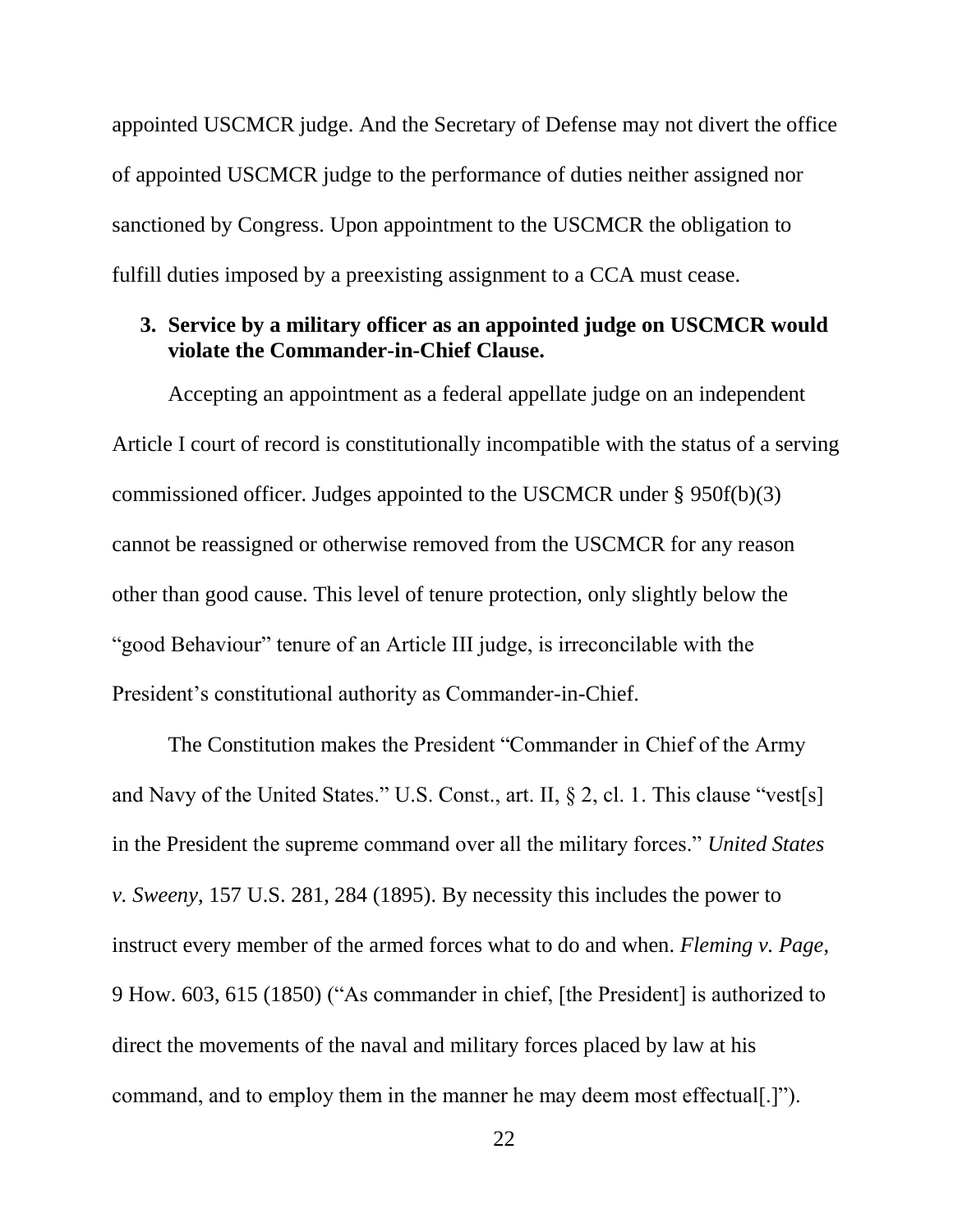This applies with equal weight to officers serving in professional capacities. *Brown v. Glines*, 444 U.S. 348, 357 n.14 (1980) ("[M]embers of the Armed Services, wherever they are assigned, may be transferred to combat duty or called to deal with civil disorder or natural disaster.").

There simply is no such thing as "independence" from the chain-ofcommand for commissioned military officers. *Martin v. Mott*, 12 Wheat. 19, 30-31  $(1827).$ <sup>11</sup> This traditional understanding of the President's constitutional authority over the military goes back to the Founding and has never been seriously

 $\overline{a}$ 

<sup>11</sup> *See also El-Shifa Pharm. Indus. Co. v. United States*, 607 F.3d 836, 858-59 (D.C. Cir. 2010) (Kavanaugh, J., concurring) ("In the national security realm … courts have generally accepted that the President possesses exclusive, preclusive power under the Commander-in-Chief Clause … to command troop movements during a congressionally authorized war."); *Swaim v. United States*, 28 Ct.Cl.173, 221 (Ct.Cl. 1893), *affirmed* 165 U.S. 553 (1897)) ("[T]he President is always the commander in chief . . . It is true that the Constitution has conferred upon Congress the exclusive power 'to make rules for the government and regulation of the land and naval forces;' but the two powers are distinct; neither can trench upon the other . . . Congress can not in the disguise of 'rules for the government' of the Army impair the authority of the President as commander in chief . . . . A military officer can not be invested with greater authority by Congress than the commander in chief.") (internal punctuation removed); Memorial of Captain Meigs, 9 U.S. Op. Att'y. Gen. 462, 468 (1860); 1860 U.S. AG LEXIS 23 ("As commander-in-chief of the army it is [the President's] right to decide according to [his] own judgment what officer shall perform any particular duty ... Congress could not, if it would, take away from the President, or in anywise diminish the authority conferred upon him by the Constitution."); Disbursements by Quartermasters to Militia, 2 U.S. Op. Att'y. Gen. 711, 712 (1835); 1835 U.S. AG LEXIS 12 ("The President, as Commander in Chief, … may lawfully require any officer of the United States to perform the appropriate duties of his station in the militia when in the service of the United States whenever the public interest shall so require.").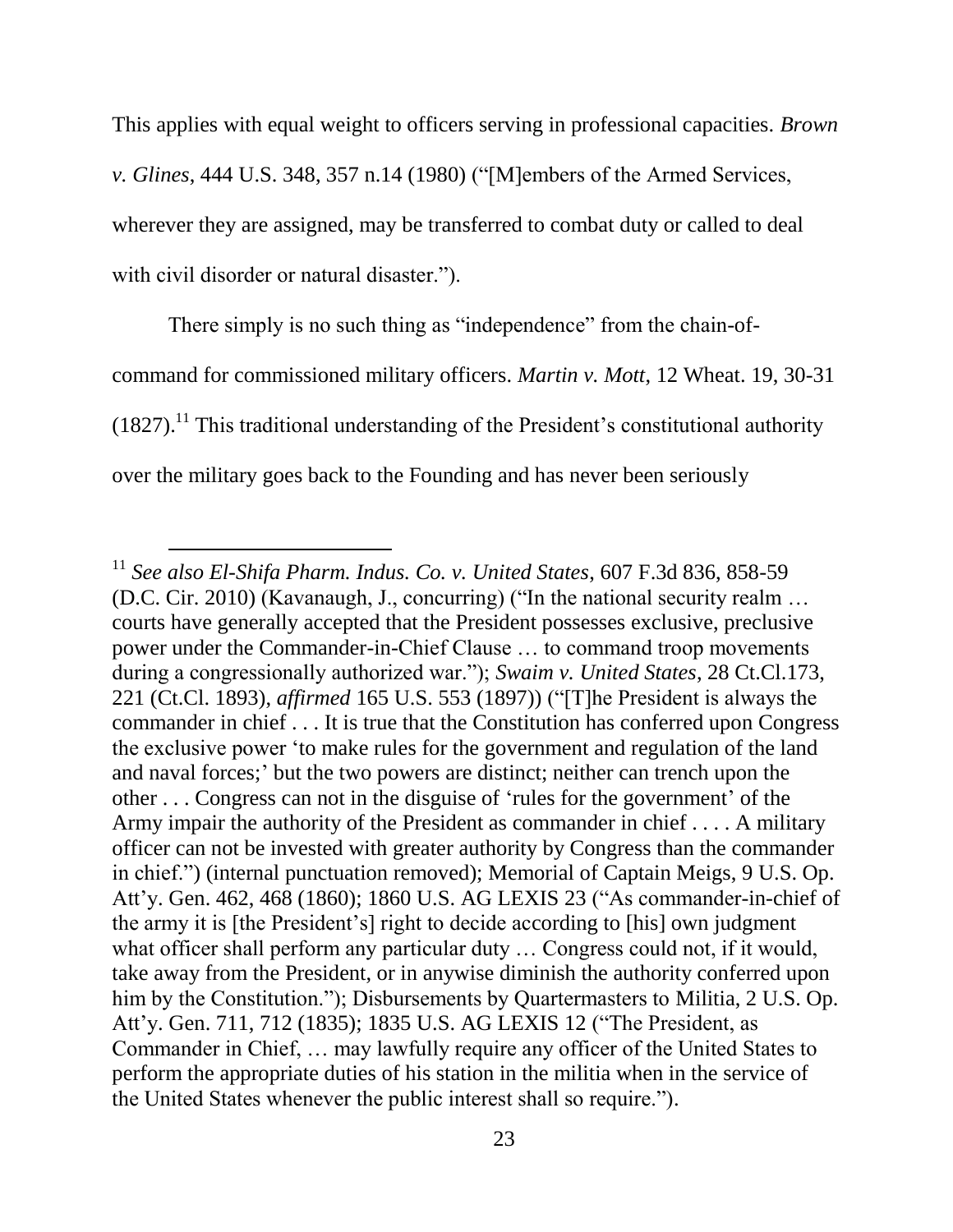questioned.<sup>12</sup> Indeed, even skeptics of presidential power concede that it would be unconstitutional to "insulate [a military] officer from presidential direction or removal." David Barron & Martin Lederman, *The Commander-in-Chief at Its Lowest Ebb: A Constitutional History*, 121 Harv. L. Rev. 941, 1103-04 (2008).

To the contrary, service members must follow – on pain of death in wartime – every order that is not manifestly criminal, regardless of whether their superior had good reasons, bad reasons, or no reason at all for issuing it. 10 U.S.C. § 890(2). And the basic premise of the military establishment's constitutional design is presidential direction and supervision of that chain-of-command. *United States v. Ezell*, 6 M.J. 307, 316 (C.M.A. 1979) ("[A]s Commander in Chief of the Armed Services under Article II of the Constitution, the President has powers … to deploy troops and assign duties as he deems necessary.").

Even if Congress had contemplated the "appointment" of military officers to the principal office of USCMCR Judge – which is inconsistent with the scheme of

l

 $12$  In the pre-ratification period, Congress exercised the commander-in-chief power. The Second Continental Congress appointed George Washington to be "General and Commander in chief of the army of the United Colonies." 2 J. Cont. Cong. 96 (1775) (Ap. 45). This delegation authorized him to "require all Officers and Soldiers, under [his] command, to be obedient to [his] orders, and diligent in the exercise of their several duties," subject to "such orders and directions" as he might "receive from this, or a future, Congress." *Id*. The Articles of Confederation also reserved to Congress the power of "appointing all officers" in the land and naval forces and "directing their operations." Art. of Conf., Art. IX. The Framers made a considered decision to give these powers to the President.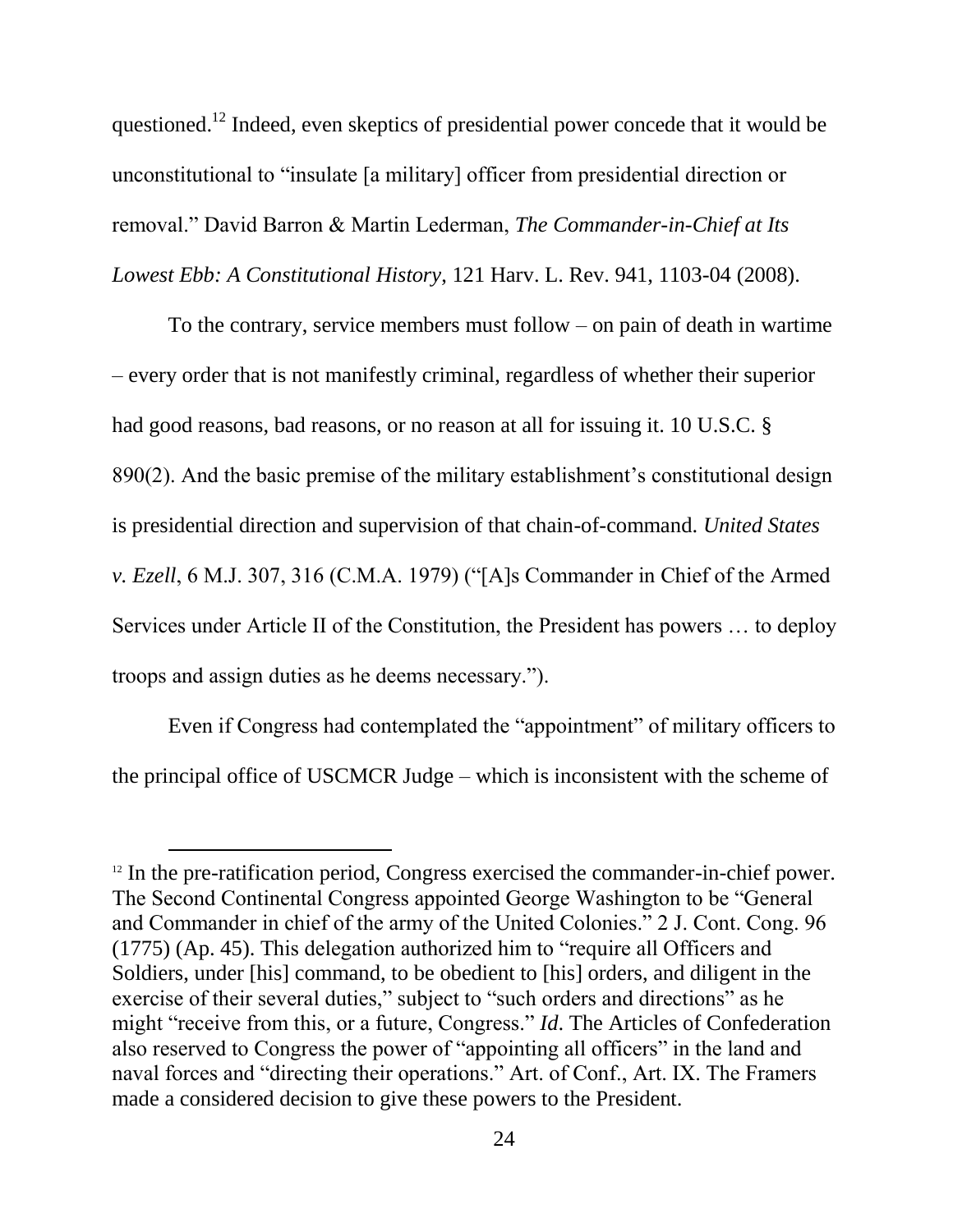10 U.S.C. § 950f – the good cause tenure that accompanies such an appointment would be an unconstitutional encroachment on the President's ability to direct and supervise the duties of those in the chain-of-command. *Zivotofsky ex rel. Zivotofsky v. Kerry*, 135 S.Ct. 2076, 2095 (2015) ("[W]hen a Presidential power is 'exclusive,' it 'disabl[es] the Congress from acting upon the subject.'") (citation omitted); Relation of the President to the Executive Departments, 7 U.S. Op. Att'y. Gen. 453, 464 (1955); 1855 U.S. AG LEXIS 35 ("No act of Congress … can … authorize or create any military officer not subordinate to the President.").

Unsurprisingly, there is no precedent for military officers simultaneously serving as principal officers with the attendant tenure protections from the chainof-command. *Orloff v. Willoughby*, 345 U.S. 83, 94 (1953) (failing to find a single "case where this Court has assumed to revise duty orders as to one lawfully in the service."). It is probably no coincidence that 10 U.S.C. § 973(b), discussed above, has long been a bar to military members' simultaneous holding of civil offices that could prevent their reassignment by their military chain of command.

**C. A military officer's appointment to the USCMCR under 10 U.S.C. § 950f(b)(3) either (1) automatically vacates any prior office and strips them of their commission or (2) is** *ab initio* **void, leaving them at their prior rank, grade, and duties.**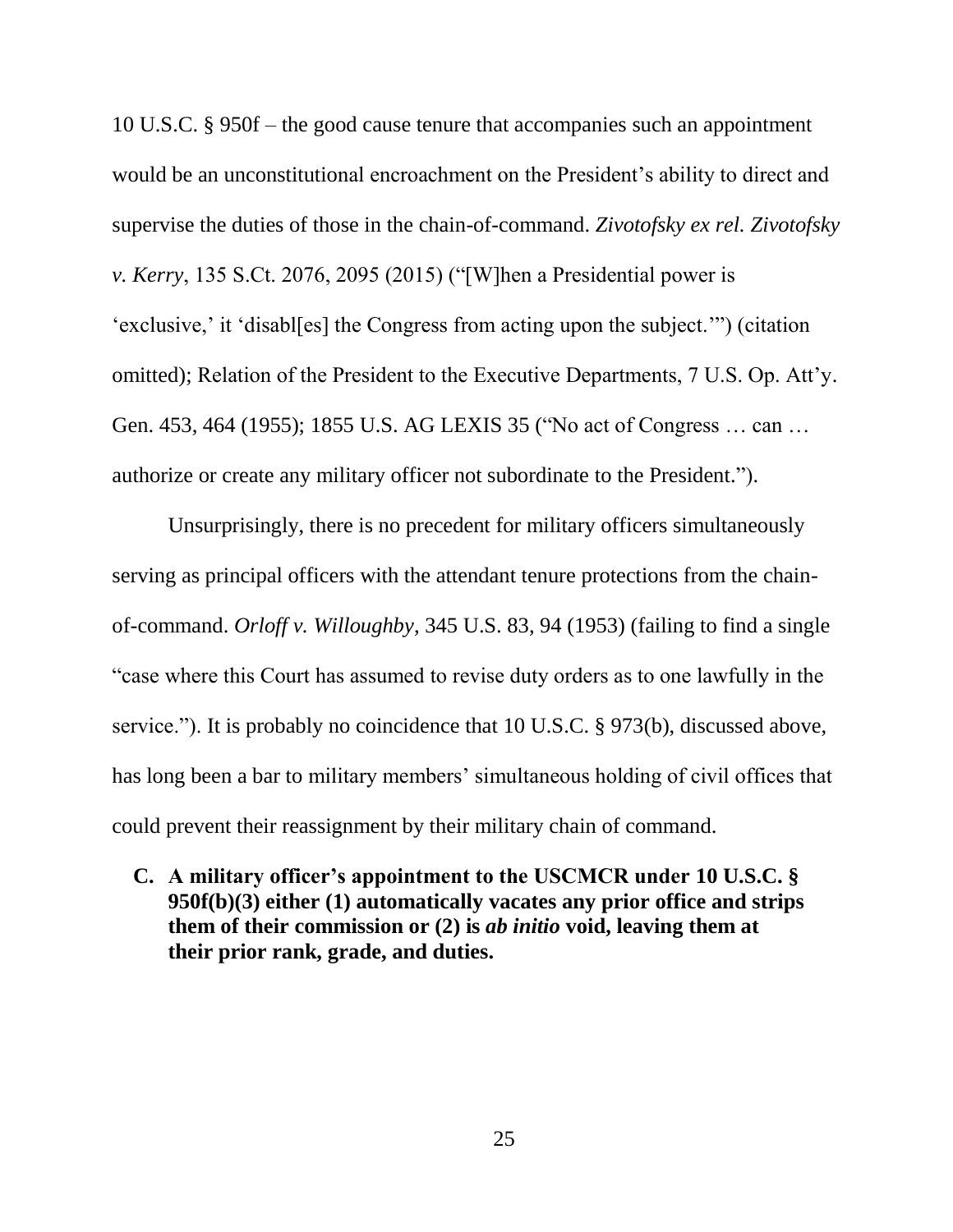#### **1. A military officer's appointment to the USCMCR automatically vacates any prior office and resigns their commission.**

Under the common law of incompatibility, the acceptance of an appointment to a second office constituted a vacatur of the first office by operation of law. *Lopez v. Martorell*, 59 F.2d 176, 178 (1st Cir. 1932) ("At that time both under the common law and the civil law, and without regard to statute, an office holder was not ineligible to appointment or election to another incompatible office, but acceptance of the latter vacated the former.").

Traditionally, this common law rule was also the exclusive remedy for a violation of § 973(b). Automatic removal was inflexibly mandated by § 973(b) until 1983 and remains the default means of preventing dual office holding. DoD SOCO, Advisory Number 02-21, *What Constitutes Holding a "Civil Office" by Military Personnel* (Dec. 16, 2002) ("as a general rule, [§ 973] requires retirement or discharge for members elected or appointed to a prohibited civil office.") (Ap. 46).

Assuming that military officers have, in fact, been appointed to the principal office of USCMCR judge under § 950f(b)(3), then those officers vacated their prior judicial assignments, and resigned their commissions, effective on the date their appointments to the USCMCR were finalized.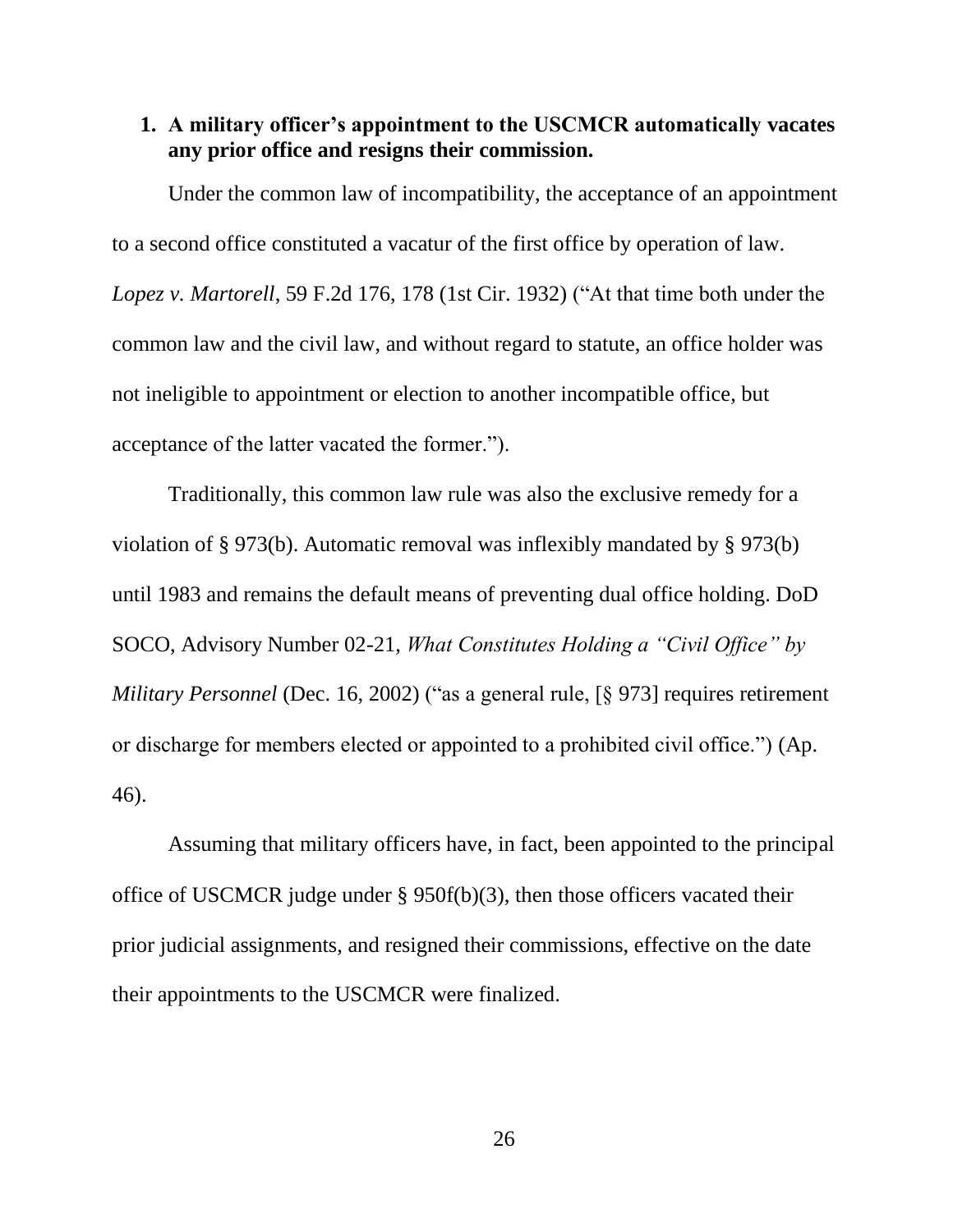### **2. Alternatively, a military officer's appointment to the USCMCR is** *ab initio* **void.**

While automatic resignation of a military officer's commission remains the default rule, acceptance of a second appointment to the USCMCR can alternatively be deemed *ab initio* void. This result is contemplated both by equitable considerations and the current statutory scheme implemented by § 973.

In the mid-20th century, § 973 was criticized on the ground that "its penalty (automatic termination of an officer's appointment) [was] excessive and unnecessarily rigid." John H. Stassen, *The Civil Office Prohibition (10 U.S.C. § 973(b): Applicability to Office of Notary Public*, 26 JAG J. 268, 278 (1972). Cognizant of these concerns, Congress struck the automatic removal language from § 973 on the understanding that the statute's purposes could be equally well served by rendering any second appointment void. Congress therefore gave the Department of Defense the power to enforce § 973's prohibitions *ex ante* through regulation.

Departmental regulations now prevent violations of § 973 with extensive procedural safeguards, including the requirement that military officers nominated for any Presidential appointment obtain the express and personal pre-approval of the relevant service Secretary. Political Activities by Members of the Armed Forces, DoDD 1344.10 § 4.2.2.4 (2008) ("The member must understand that if the Secretary concerned does not grant permission, then the member must immediately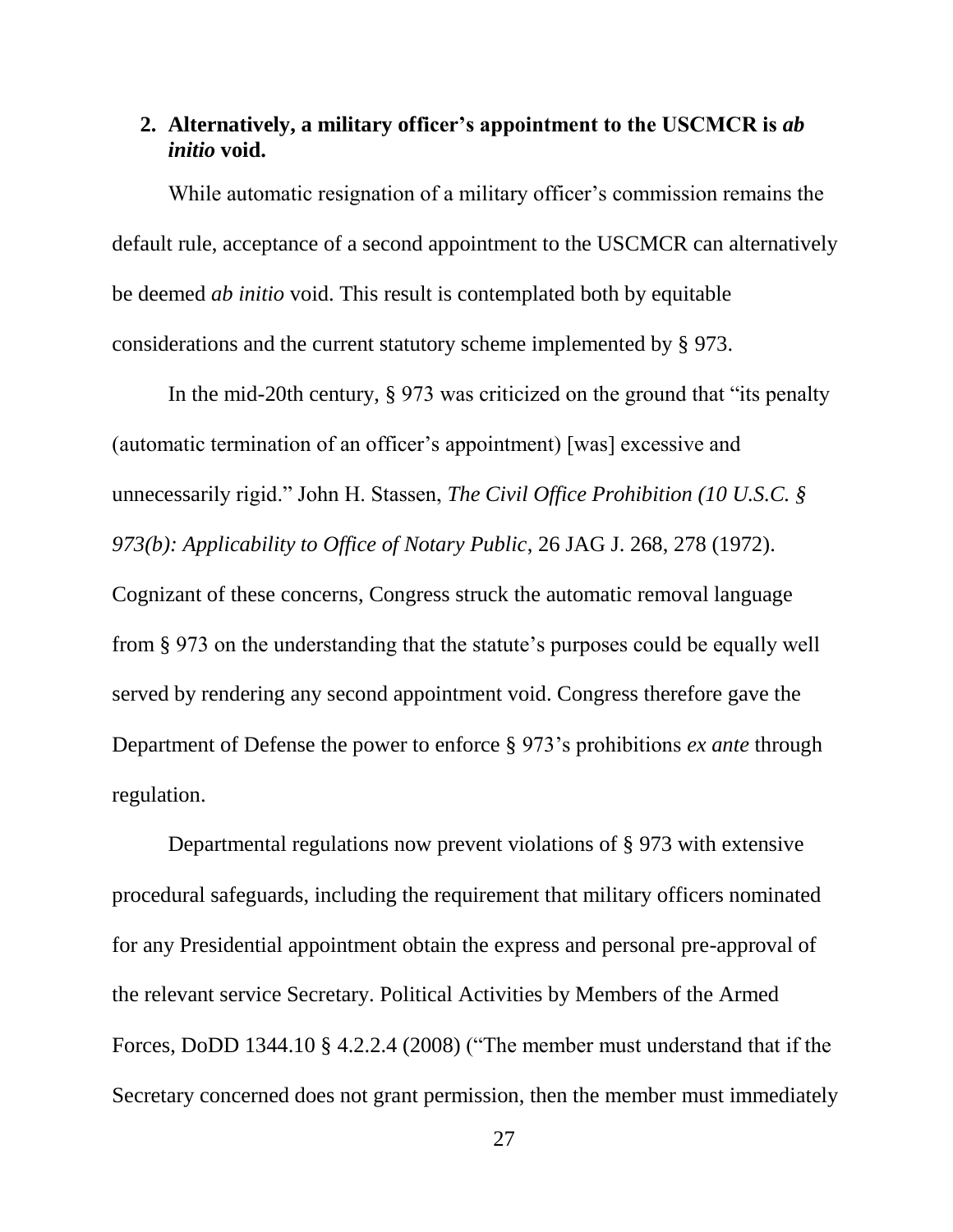decline the nomination or withdraw as a candidate.") (Ap. 48). These regulations are mandatory and enforceable under the U.C.M.J. *Id*. §4.6.4. Nothing in the record indicates that any of the five officers appointed to USCMCR complied with DoDD 1344.10. Consequently, this Court may conclude that these officers' appointments to the USCMCR were *ab initio* void, thereby returning them to the status quo *ante*.

#### **CONCLUSION**

The USCMCR is an Article I court of record whose judges are principal officers. The only question here is what effect should be given to the appointment of five military officers to be USCMCR judges pursuant to § 950f(b)(3). If these appointments are construed to have validly elevated the individuals to the position of USCMCR Judge, then any preexisting office was vacated and they automatically resigned their military commissions by operation of law. Alternatively, if the appointments are construed as *ab initio* void, then they continued in their same rank and grade and remained eligible to perform their assigned military duties.

Dated: 24 January 2017 Respectfully submitted,

John G. Baker, BGen, USMC Chief Defense Counsel USCAAF Bar No. 36907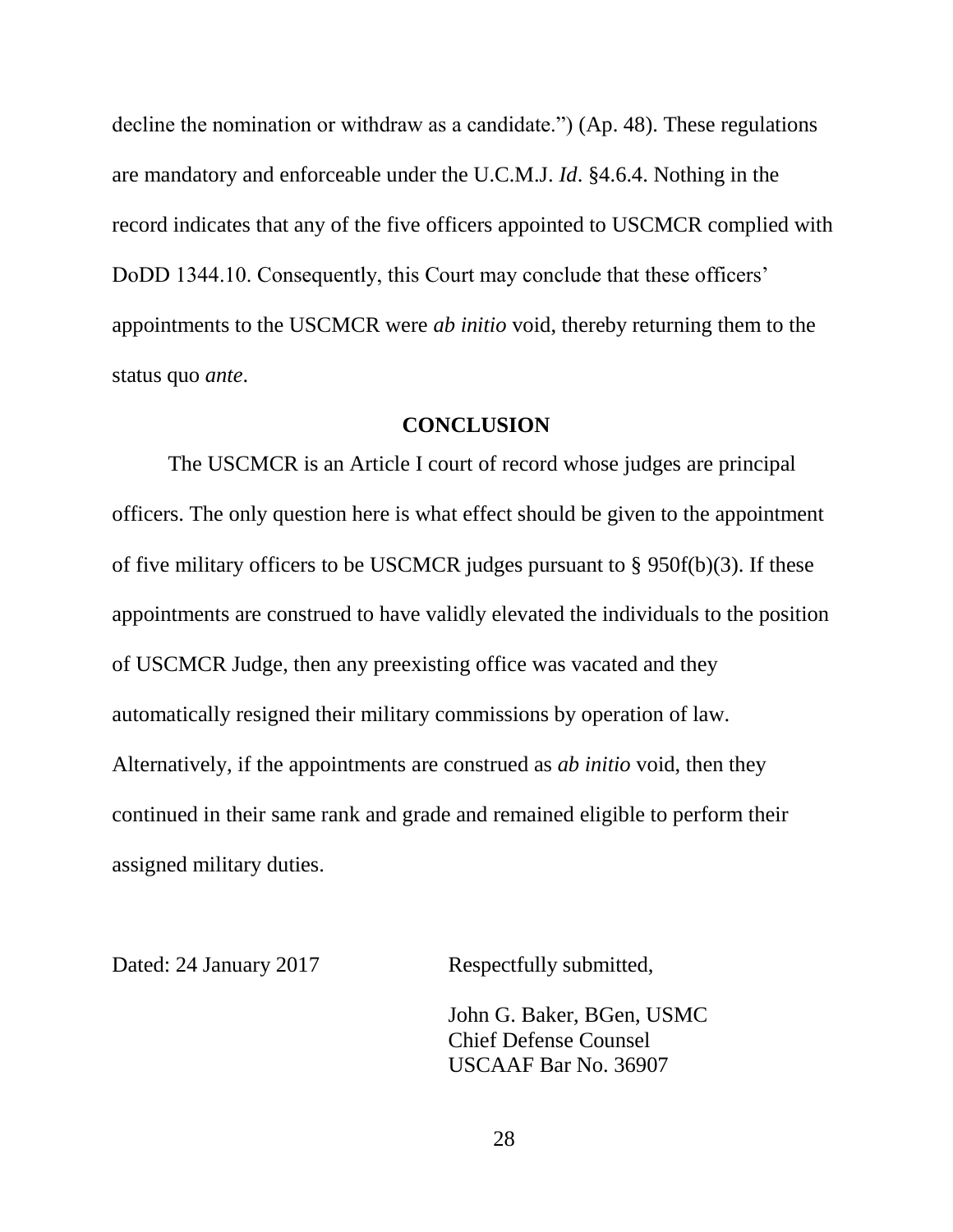Brent G. Filbert, CAPT, JAGC, USN Deputy Chief Defense Counsel USCAAF Bar No. 29182

/s/ Philip Sundel Philip Sundel Head, Appellate Section USCAAF Bar No. 28920

Military Commissions Defense Organization 1620 Defense Pentagon Washington, D.C. 20301 Tel: (571) 256-9700 Email: [philip.sundel@osd.mil](mailto:john.baker@osd.mil)

Counsel for *Amicus Curiae*

## **CERTIFICATE OF COMPLIANCE WITH RULES 24, 26, and 37**

- 1. This brief complies with the type-volume limitation of Rules 24 and 26 because it contains 6,916 words.
- 2. This brief complies with the typeface and type style requirements of Rule 37 because it has been prepared in a monospaced typeface using Microsoft Word Version 2010 with Times New Roman, using 14 point type.

Dated: 24 January 2017 By: /s/ Philip Sundel

Philip Sundel Counsel for *Amicus Curiae*